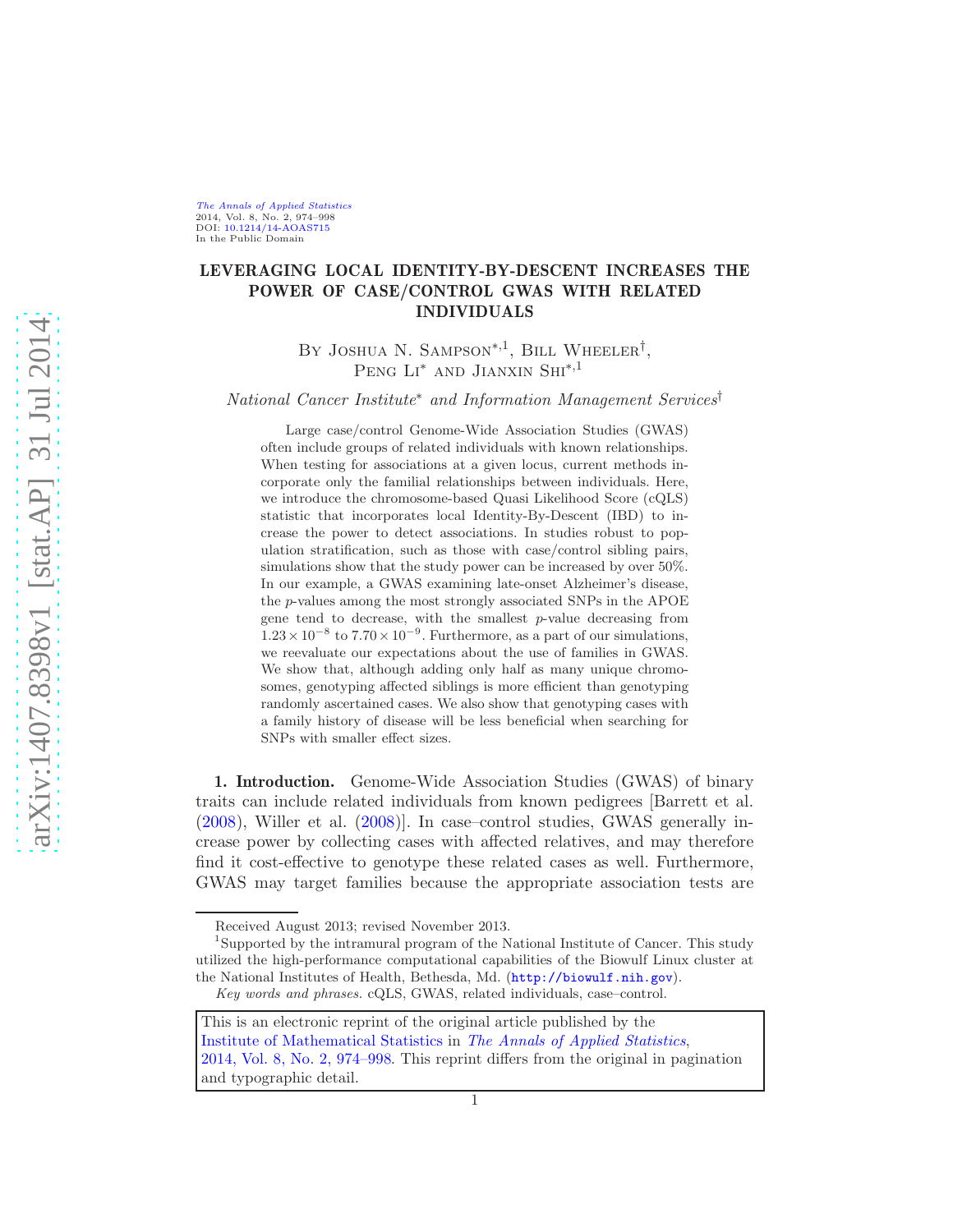robust to population stratification [Ewens, Li and Spielman [\(2008](#page-23-1))], the families have previously been collected for linkage analyses, the genetic variants can be called more accurately [Wang et al. [\(2007](#page-24-0))], or the effects of parental imprinting can be evaluated [Wilkinson, Davies and Isles [\(2007\)](#page-25-1)].

There are two general approaches for evaluating GWAS with related individuals from known pedigrees [Ott, Kamatani and Lathrop [\(2011](#page-24-1)), Manichaikul et al. [\(2012\)](#page-24-2)]. The first approach combines two independent tests, a family-based test [Sham et al. [\(2002](#page-24-3)), Lange et al. [\(2003](#page-24-4)), Laird, Horvath and Xu [\(2000](#page-24-5))], such as the transmission-disequilibrium test, and a populationbased test of association. Methods exist for combining these two tests so the resulting analysis is robust to population stratification [Zheng et al. [\(2010](#page-25-2)), Won et al. [\(2012](#page-25-3)), Mirea et al. [\(2012\)](#page-24-6), Manichaikul et al. [\(2012](#page-24-2))]. The second approach, which potentially sacrifices robustness for improved power, calculates a single test statistic of association that accounts for the correlated genotypes among relatives [Bourgain et al. [\(2003](#page-23-2)), Thornton and McPeek [\(2007\)](#page-24-7), Slager and Schaid [\(2001\)](#page-24-8)]. Our focus is on the second approach and we derive a single test statistic which can use principal components [Price et al. [\(2006\)](#page-24-9)] to correct for population stratification when necessary.

Until now, standard GWAS analyses have focused on the individual. For each individual, a study records their genotype and disease status. If all individuals were unrelated, the appropriate test statistic would simply be the correlation between an individual's genotype and disease status [Hirschhorn and Daly [\(2005](#page-23-3))]. However, when some individuals are related, a test statistic should correct for the dependence among genotypes and allow for the minor allele frequency (MAF) at a causal SNP to be higher in controls with affected relatives, as compared to randomly ascertained controls [Thornton and McPeek [\(2007](#page-24-7)), Bourgain et al. [\(2003](#page-23-2)), Zhu and Xiong [\(2012](#page-25-4))]. The more-powerful Quasi-Likelihood Score (mQLS) statistic [Thornton and McPeek  $(2007)$ , an extension of the QLS [Bourgain et al. [\(2003](#page-23-2))], accomplishes both objectives. However, because these statistics consider only the overall Identity By Descent (IBD) status between two individuals, they cannot allow for the MAF at a causal SNP to be higher in controls that share both alleles  $(IBD = 2)$  with an affected sibling, as compared to controls that share no alleles  $(IBD = 0)$  with an affected sibling.

We introduce a GWAS analysis that takes a different perspective and focuses on the founder chromosomes within each family. For each founder chromosome, we effectively identify its allele (at a given SNP) and the proportion of individuals carrying the SNP from that chromosome who are affected. This step is made possible by recent advances in IBD mapping and haplotyping [Browning and Browning [\(2010](#page-23-4)), Peters et al. [\(2012](#page-24-10)), He [\(2013\)](#page-23-5)]. We suggest a chromosome-based Quasi Likelihood Score (cQLS) statistic that, at its simplest, measures the correlation between a binary indicator for the minor allele and the proportion of individuals affected. Formally, this test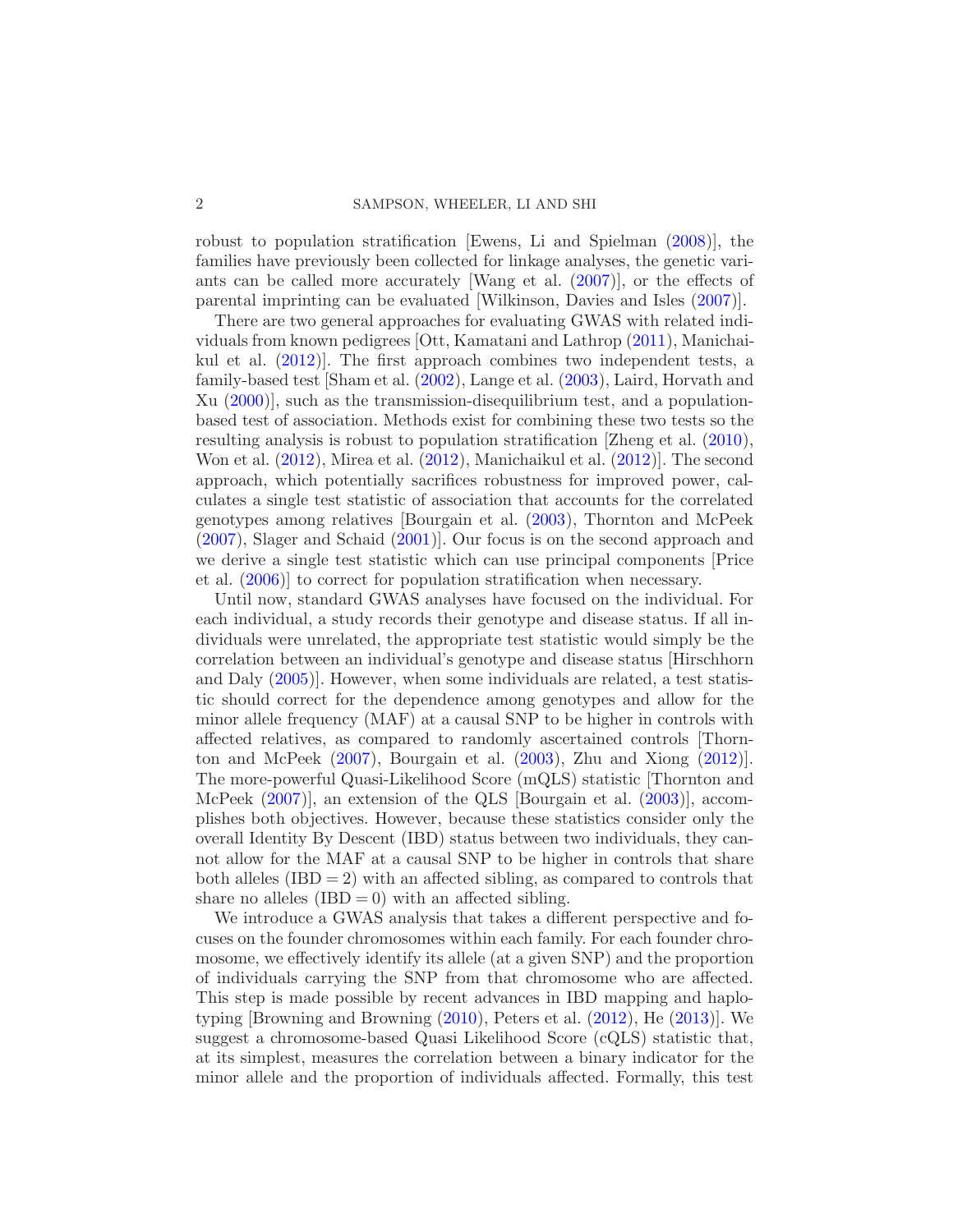statistic is a partial score statistic from the retrospective likelihood that includes local IBD status among the observed data. The cQLS effectively leverages local IBD to improve power in GWAS with a large number of family-based controls. Furthermore, the derivation of the cQLS as a score statistic shows how to appropriately handle families of arbitrary pedigrees, include phenotype data from ungenotyped relatives, accommodate covariates, and allow for arbitrary models (e.g., logistic, liability threshold) linking disease risk and genotype status. In addition to these useful features, the cQLS also permits permutation-based measures of statistical significance. Accounting for relatedness in permutation methods of subject-centric approaches has proven exceptionally difficult [Wang [\(2011](#page-24-11))].

In the next section, we define cQLS, describe the simulated data sets for testing its performance, and introduce a GWAS of Late-Onset Alzheimer's Disease (LOAD) conducted by the National Institute of Aging and the National Cell Repository for Alzheimer's Disease (NIA-LOAD/NCRAD) [Lee et al. [\(2008](#page-24-12)), Wijsman et al. [\(2011\)](#page-24-13)]. In the third section, we evaluate the performance of the cQLS in simulated data sets and the NIA-LOAD/NCRAD data set. In addition to showing the potential benefit of cQLS, simulations evaluate the power gained by genotyping affected siblings, as compared to randomly ascertained cases, and demonstrate the diminished benefit of recruiting cases with a family history of disease when searching for SNPs with small effects [Ionita-Laza and Ottman [\(2011\)](#page-23-6), Hattersley and McCarthy [\(2005\)](#page-23-7), Teng and Risch [\(1999](#page-24-14))]. In the final section, we conclude with a brief discussion.

#### 2. Methods.

2.1.  $cQLS$ : Definition. We consider a case–control study that contains  $N_{\text{Fam}}$  families, labeled  $j = 1, \ldots, N_{\text{Fam}}$ . Within family j, all genotyped chromosomes are assumed to arise from a family-specific set of  $n_j$  founder chromosomes, labeled  $k = 1, \ldots, n_j$ . We denote the total number of chromosomes by  $N_T$ :

$$
(2.1) \t\t N_T = \sum_j n_j.
$$

For a given SNP, we let  $Y_{jk} = 1$  if the unique founder chromosome k in family j has a minor allele, and  $Y_{ik} = 0$  otherwise. Note that the subscripts "j<sub>1</sub>k" and " $j_2k$ " refer to different founder chromosomes from different families. For our discussion here, we will assume that  $Y_{ik}$  is uniquely identifiable given the observed genetic data and that we can identify, with certainty, those individuals in family j who inherited the SNP from founder chromosome  $k$ . Both assumptions will be relaxed in the [Appendix.](#page-11-0) Furthermore, we will let  $T_{jik'k} = 1$  if the k'th copy  $(k' \in \{1,2\})$  of the specified SNP in individual i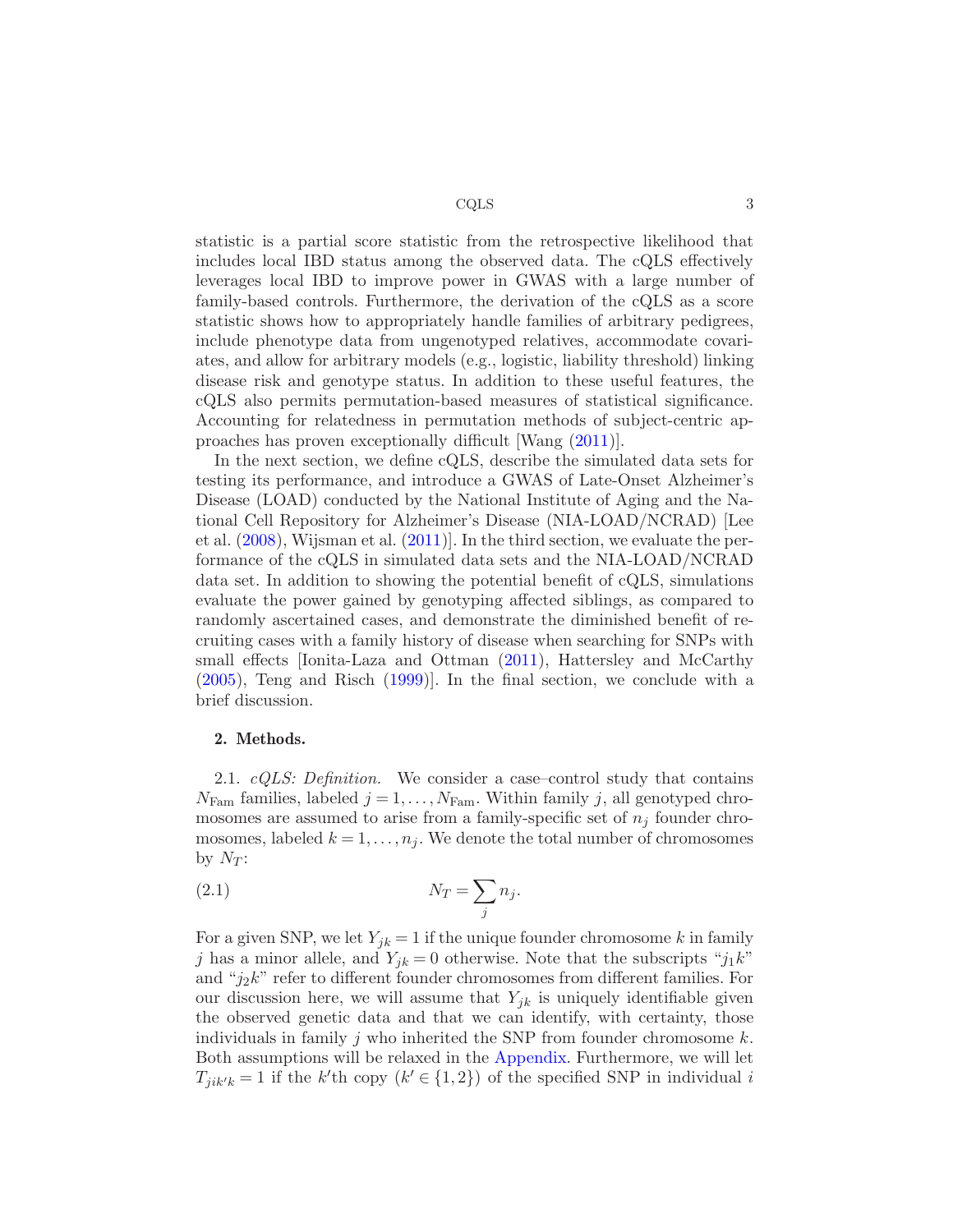is descended from founder chromosome k, and  $T_{jik'k} = 0$  otherwise. We let  $A_{ji} = 1$  if individual *i* is affected, and  $A_{ji} = 0$  otherwise.

For each founder SNP, we have  $Y_{jk}$ , indicating the presence or absence of a minor allele, and  $C_{jk} = \sum_{i,k'} T_{jik'k} A_{ji}$ , a count of the number of affected individuals with that SNP. If we expect that the minor allele increases disease risk, then the presence of a minor allele should be associated with a larger number of affected individuals. Therefore, the squared correlation between  $Y_{jk}$  and  $C_{jk}$  should be high. The proposed test statistic is a variation of this squared correlation.

Instead of using the count,  $C_{ik}$ , we use a version that normalizes each individual's affection status to their expected affection status under the null hypothesis of no association,

(2.2) 
$$
Z_{jk} = \sum_{i} \sum_{k'} T_{jik'k} \bigg( A_{ji} - \frac{\hat{\pi}_0}{1 - \hat{\pi}_0} (1 - A_{ji}) \bigg),
$$

where  $\hat{\pi}_0$  is our estimate of the prevalence of the disease in the population. We presume there are established estimates of  $\hat{\pi}_0$  available in the literature. In the [Appendix,](#page-11-0) we show how we can modify the expected affection status when other characteristics are known. We further show how we can make specific individuals, such as those with a family history of disease, carry more weight in the analysis by effectively increasing their contribution to  $Z_{jk}$ . We denote the average of all observed values of  $Z_{jk}$  by

$$
\bar{Z} \equiv \frac{\sum_{j,k} Z_{jk}}{N_T}.
$$

Finally, we define a normalized version of the allele for chromosome  $k$ ,

$$
(2.4) \t\t Y_{jk}^{\dagger} = Y_{jk} - \hat{\phi},
$$

where

(2.5) 
$$
\hat{\phi} \equiv \frac{\sum_{j,k} Y_{jk}}{N_T}
$$

and is our estimate of  $\phi$ , the minor allele frequency in the population, under the null hypothesis. As promised, our chromosome-based Quasi-Likelihood Score (cQLS) statistic is then proportional to the squared correlation between  $Y^{\dagger}$  and  $Z$ ,

<span id="page-3-0"></span>(2.6) 
$$
\text{cQLS} \equiv \frac{(\sum_{j,k} (Z_{jk} - \bar{Z}) Y_{jk}^{\dagger})^2}{\sum_{j,k} (Z_{jk} - \bar{Z})^2 \hat{\phi} (1 - \hat{\phi})}.
$$

Because var $(Y_{jk}^{\dagger})$  is calculated as  $\hat{\phi}(1-\hat{\phi})$ , equation [\(2.6\)](#page-3-0) requires the assumption of the Hardy–Weinberg Equilibrium (HWE). Therefore, the version of cQLS defined by equation [\(2.6\)](#page-3-0) is appropriate in an ideal scenario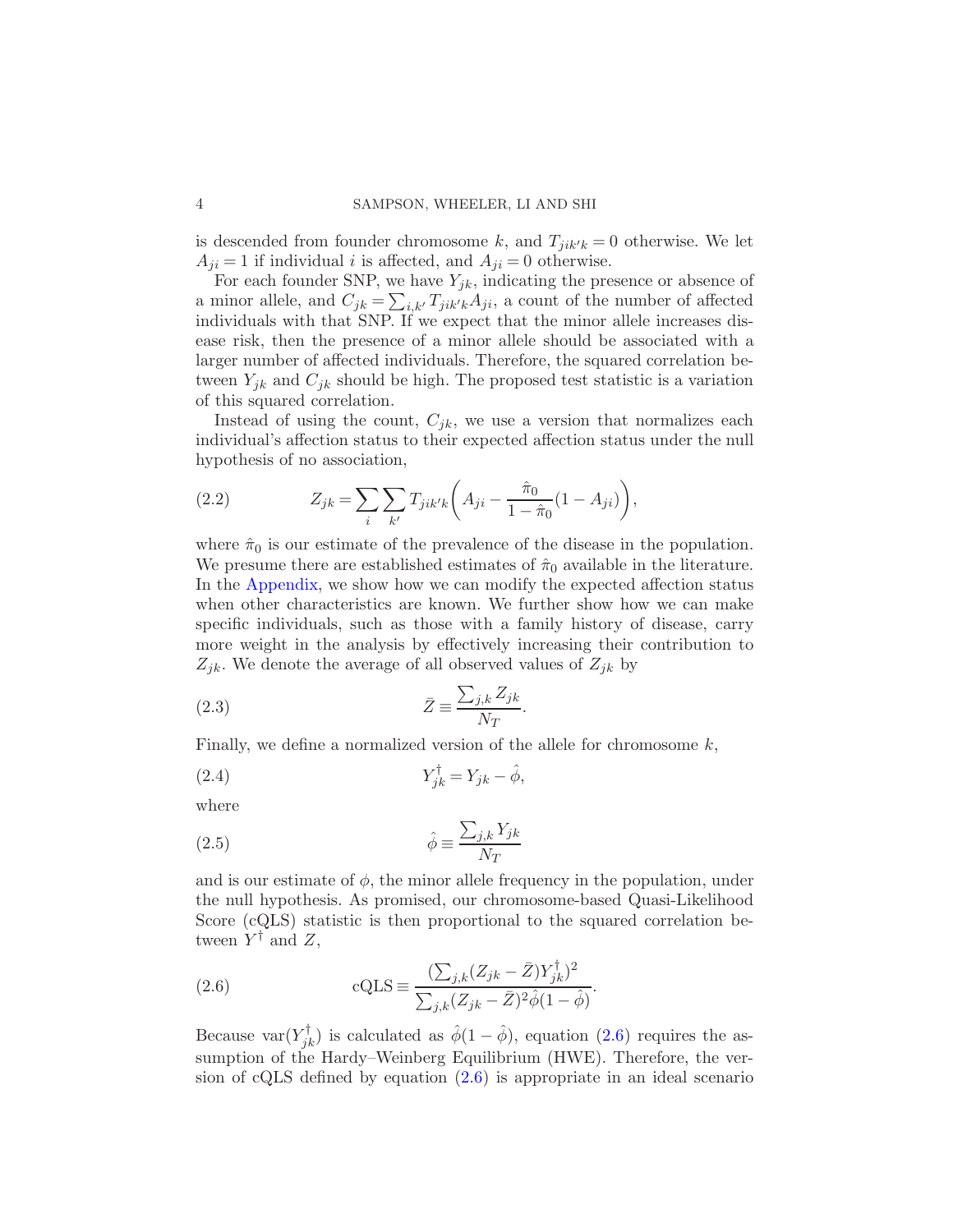where the genotypes and phenotypes of all individuals are known,  $Y_{jk}$  can be identified for all families and chromosomes, and HWE holds. In the [Appendix,](#page-11-0) we define a more robust cQLS that allows for violations in all three assumptions.

2.2. Assigning chromosomes. To calculate cQLS, we need to determine  $T_{jik'k}$ , or the identity of the two chromosomes in individual *i* for all  $i, j, k'$ , and  $k$  at each SNP. We perform this calculation in three steps. First, we phase subjects using BEAGLE [Browning and Browning [\(2011\)](#page-23-8)], a software package for analysis of large-scale genetic data sets. Second, we detect shared segments within a family using GERMLINE [Gusev et al. [\(2009\)](#page-23-9)], a software package for discovering long shared segments of Identity-By-Descent (IBD). In the third step, we convert the IBD status to  $T_{jik'k}$ . The algorithm for this final step is described in Appendix [B.4.](#page-21-0)

2.3. Simulations. Our three aims are to (1) assess the benefit of chromosome-based association tests (2) assess the value of genotyping an affected sibling and (3) assess the benefit of genotyping cases known to have affected siblings.

For our simulations, we assume that the liability threshold model accurately describes disease risk. In the liability threshold model, a complex disease results from an underlying, normally distributed, phenotype, or liability. When an individual's liability exceeds a specific threshold, the individual is affected. In our scenario, the liability,  $L_j$ , for individuals in nuclear family j can be described by a linear function of their genotypes  $\mathbf{G}_j$ , where  $G_{ji}$ is the number of minor alleles for individual  $i$ ,  $\mathbf{G}_j = [G_{j1} \cdots G_{jN_j}]^t$ , and the superscript t indicates transpose. Here,  $\mathbf{E}_j$  accounts for environmental factors, while  $\mathbf{F}_i$  accounts for background genetic correlation:

(2.7) 
$$
\mathbf{L}_{j} = \beta_{G}(\mathbf{G}_{j} - 2\boldsymbol{\phi}) + \mathbf{E}_{j} + \beta_{F}\mathbf{F}_{j},
$$

where

(2.8) 
$$
\begin{bmatrix} E_{j1} \\ E_{j2} \\ \vdots \\ E_{jN_j} \end{bmatrix} \sim N \left( \begin{bmatrix} 0 \\ 0 \\ \vdots \\ 0 \end{bmatrix}, \begin{bmatrix} 1 & 0 & \cdots & 0 \\ 0 & 1 & \cdots & 0 \\ \vdots & & & \\ 0 & 0 & \cdots & 1 \end{bmatrix} \right)
$$

and

(2.9) 
$$
\begin{bmatrix} F_{j1} \\ F_{j2} \\ F_{j3} \\ \vdots \\ F_{jN_j} \end{bmatrix} \sim N \left( \begin{bmatrix} 0 \\ 0 \\ 0 \\ \vdots \\ 0 \end{bmatrix}, \begin{bmatrix} 1 & 0 & 0.5 & \cdots & 0.5 \\ 0 & 1 & 0.5 & \cdots & 0.5 \\ 0.5 & 0.5 & 1 & \cdots & 0.5 \\ \vdots & \vdots & \vdots & \ddots & \vdots \\ 0.5 & 0.5 & 0.5 & \cdots & 1 \end{bmatrix} \right).
$$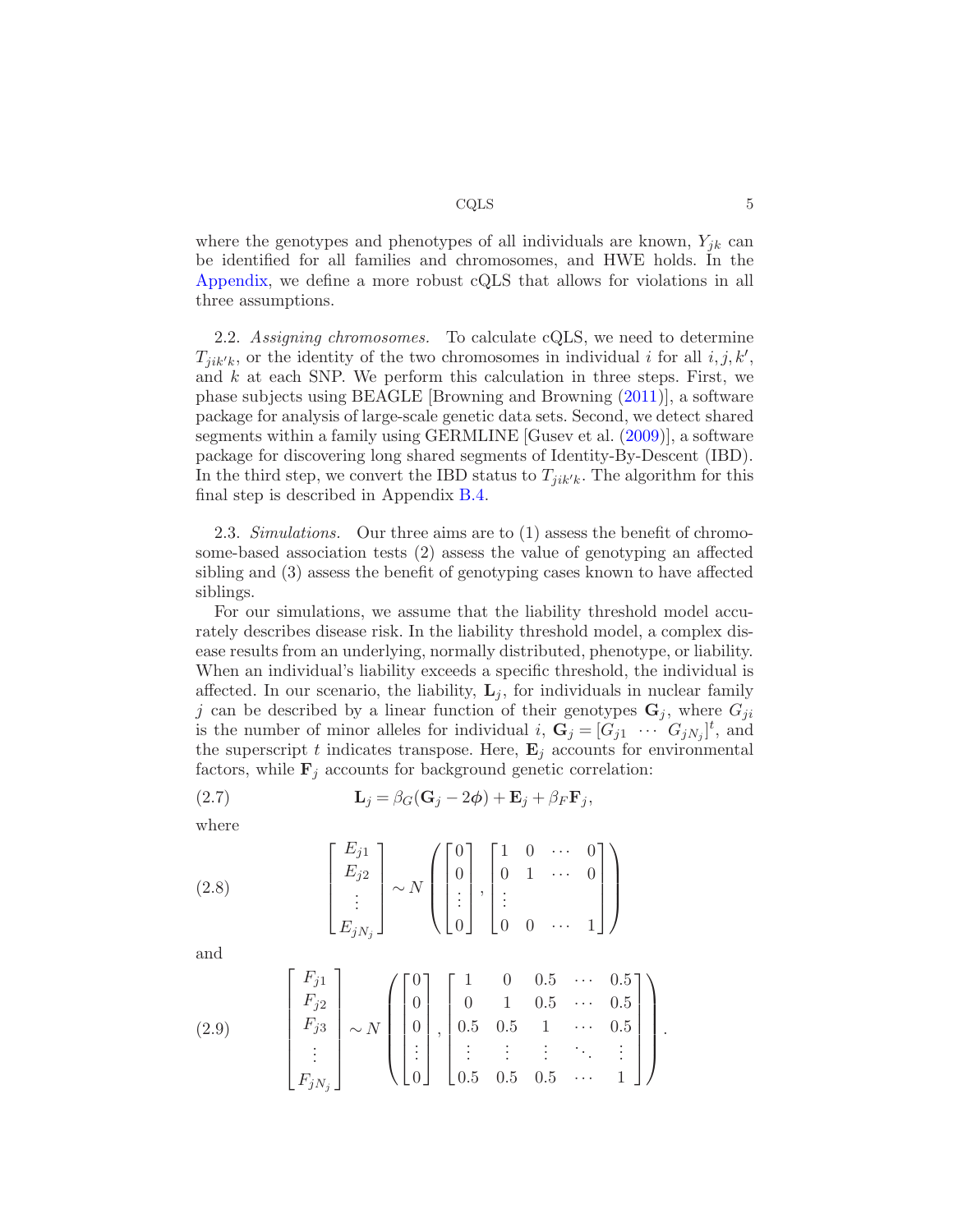Here,  $N_i$  is the number of individuals in family j, and individuals j1 and j2 are the parents. The liability threshold model will assign all individuals with  $L_{ji}$  exceeding the population's 95th percentile to have the disease. We chose  $\beta_G$  so that the corresponding OR for each additional minor allele was between 1.02 and 1.36. We chose  $\beta_F$  so that the sibling recurrence risk ratio,  $\lambda_S$ , was 1.5, 2 or 5 when  $\beta_G = 0$ . Note that the magnitude of the sibling recurrence risk ratio, as defined here, is independent of the strength of the tested SNP. To calculate  $\beta_F$ , we numerically solved the following equation:

(2.10) 
$$
\int_{F_2^{-1}(0.95)}^{\infty} \left[ \int_{F_2^{-1}(0.95)}^{\infty} f_1(x|y) \, \partial x \right] f_2(y) \, \partial y = 0.05 \lambda_S,
$$

where  $F_2$  and  $f_2$  are the cumulative distribution and density of  $N(0, 1+\beta_F^2)$ , and  $f_1(x|y)$  is the density of  $N(\beta_F^2 y/(2(1+\beta_F^2)), (1+2\beta_F^2+1.75\beta_F^4)/(1+\beta_F^2))$  $(\beta_F^2)$ ). The MAF in the population was fixed at 0.1, and genotypes were simulated under HWE.

Our simulated studies, summarized in Table [1,](#page-6-0) collect families and/or unrelated cases and controls. The first five studies all start by identifying and genotyping 10,000 unrelated, randomly ascertained controls (R.A. controls). By randomly ascertained, we mean that we have no knowledge of their family history of disease. Study 1 further genotypes 5000 unrelated, randomly ascertained cases (R.A. cases). Study 2 genotypes 5000 unrelated cases (F.H. cases) with a family history of disease, specifically with an affected sibling. Study 3 genotypes both the 5000 R.A. cases and the 5000 F.H. cases. Study 4 genotypes 10,000 R.A. cases and 5000 F.H. cases. Studies 5 and 6 genotype 1 sibling of each proband. Study 5 genotypes the 5000 R.A cases, 5000 F.H. cases and their affected siblings. Study 6 includes 10,000 unrelated cases with an unaffected sibling and their unaffected siblings. Study 7 genotypes multiple relatives of each proband. Specifically, study 7 genotypes the 10,000 F.H. cases, their affected siblings and two unaffected siblings. Studies 6 and 7 highlight the potential power gain for cQLS in scenarios where only family-based controls are available.

For various combinations of  $\beta_G$ ,  $\lambda_S$  and study design, we simulated 10,000 data sets and calculated the FBAT test statistic [Laird, Horvath and Xu  $(2000)$ , mQLS [Bourgain et al.  $(2003)$ , Thornton and McPeek  $(2007)$ ] and  $cQLS$  for each data set. The power was defined as the proportion of  $p$ -values that were below the  $10^{-7}$  threshold, a common threshold for GWAS. By using 10,000 data sets, the standard errors for our estimates of power are bounded by 0.01. A short description of FBAT and mQLS are provided in Appendix [A.](#page-13-0) Previous comparisons [Manichaikul et al. [\(2012](#page-24-2))] of the available test statistics have demonstrated that, among currently available options, mQLS is consistently a top performer and the appropriate reference for comparison. For all simulations, the cQLS statistic was calculated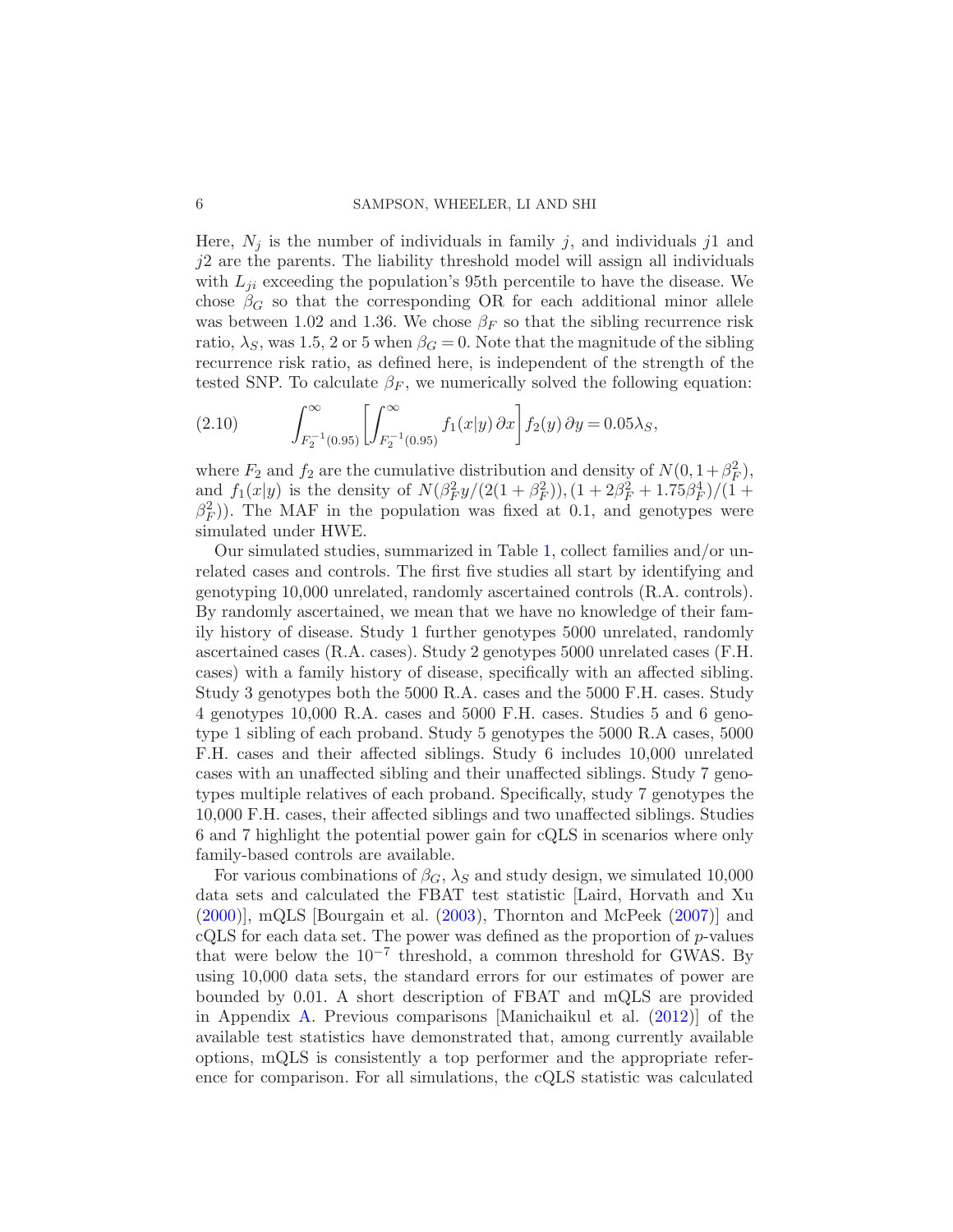#### TABLE 1

<span id="page-6-0"></span>Each evaluated study design, labeled 1 through 7, genotypes different types of cases and controls. The first set of columns lists the number of randomly ascertained cases (Random), identified cases—or probands—with a family history (Fam. His.), and affected siblings of probands (Sib. 1) genotyped for the given study. The second set of columns lists the number of randomly ascertained controls (Rand.), unaffected "older" siblings (Sib. 1) and unaffected "younger" siblings (Sib. 2) genotyped for the given study. Studies 1 and 2 are used to assess the benefit of genotyping individuals with a family history of disease. Studies 3, 4 and 5 are used to assess the benefit of genotyping siblings of probands. Studies 6 and 7 are used to assess chromosome-based tests

|                | Cases            |                                   |                  | Controls         |        |                  |
|----------------|------------------|-----------------------------------|------------------|------------------|--------|------------------|
| Study          | Random           | Fam. His.                         | Sib. 1           | Random           | Sib. 1 | Sib.2            |
|                | 5000             |                                   | 0                | 10,000           |        | $\theta$         |
| $\overline{2}$ | 0                | 5000                              | 0                | 10,000           |        | $\theta$         |
| 3              | 5000             | 5000                              | 0                | 10,000           |        | $\theta$         |
| 4              | 10,000           | 5000                              | 0                | 10,000           |        | $\left( \right)$ |
|                |                  | Multiple family members genotyped |                  |                  |        |                  |
| 5              | 5000             | 5000                              | 5000             | 10,000           |        | $\left( \right)$ |
| 6              | $\left( \right)$ | 10,000                            | $\left( \right)$ | $_{0}$           | 10,000 | $\left( \right)$ |
|                | 0                | 10,000                            | 10,000           | $\left( \right)$ | 10,000 | 10,000           |

using the true IBD of all chromosomes within each family. Moreover, the tested SNP was assumed to be the causal SNP. We also evaluated the effect of mistakes in IBD assignment on the power of the cQLS statistic. For a proportion of sibling sets, we randomly assigned the IBD status for each individual in that set, ensuring only that the IBD status was consistent with the observed genotypes. We then recalculated the power for Studies 6 and 7 with  $\lambda_S = 1.5$ . We examined the scenarios where 2%, 5% and 8% of sibling sets were allowed to have errors.

To test the accuracy of the p-value, we simulated  $10^7$  data sets under the null distribution for study designs 5, 6 and 7, where the mQLS and cQLS statistics differ, assuming  $\lambda_s = 5$ . For computational efficiency, we included only 1000 subjects and only examined larger thresholds of  $10^{-3}$  and  $10^{-4}$ .

2.4. NIA-LOAD. The details of the NIA-LOAD/NCRAD GWAS of Late Onset Alzheimer's Disease (LOAD) have been described elsewhere [Wijsman et al.  $(2011)$ . Briefly, the study recruited families with multiple affected individuals. Specifically, probands were required to have a diagnosis of Alzheimer's Disease after the age of 60, have a sibling with a similar diagnosis and an additional biologically-related family member available for genotyping. In these families, additional relatives over the age of 50 were recruited regardless of cognitive status. Study participants were then genotyped using Illumina's Human610Quadv1B BeadChips (Illumina, San Diego,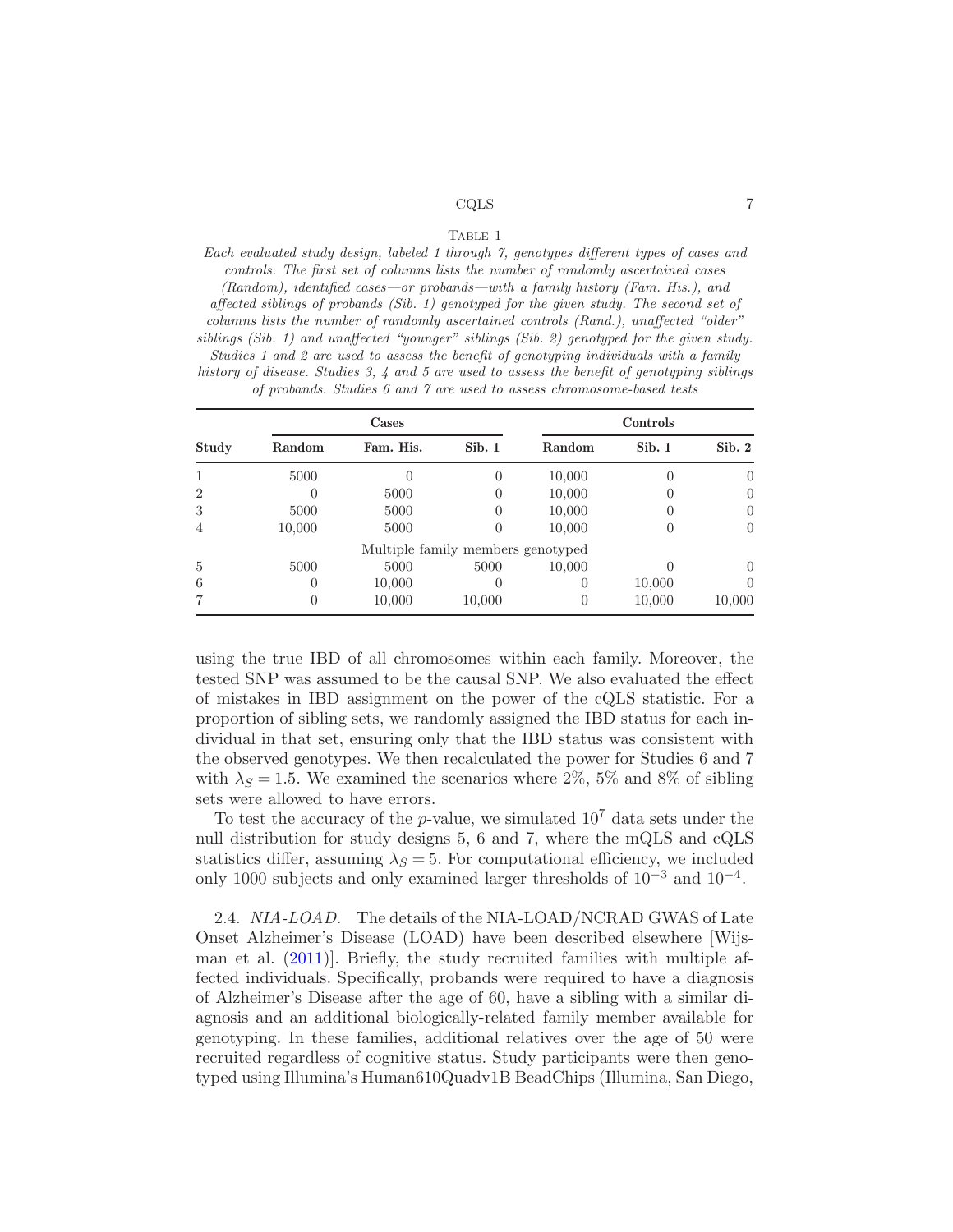CA, USA). We augmented the genotypes by imputing SNPs in the APOE region that have been previously associated with LOAD [Bertram et al. [\(2007\)](#page-23-10)] using IMPUTE2 software version 2.2.2 [Howie, Donnelly and Marchini [\(2009\)](#page-23-11)], with prephasing by SHAPEIT software version 1 [Delaneau, Zagury and Marchini [\(2013](#page-23-12))] and version 3 of the 1000 Genomes Project data as the reference set. At each imputed SNP, we assigned the most likely genotypes that were consistent with IBD status. In order to create a study guaranteed to be robust to population stratification, we focused on 115 sets of siblings and pruned each set so that it had an equal number of cases and controls.

## 3. Results.

3.1.  $cQLS$  vs mQLS. Chromosome-based test statistics had higher power, as compared to mQLS and FBAT, to detect associations when the study included cases and controls from the same family (Figure [1\)](#page-8-0). We first consider simulations where the disease had a relatively low sibling relative risk of  $\lambda_S = 1.5$ . If the GWAS included pairs of siblings (study 6), one affected and one unaffected, then a SNP that would be detected by cQLS in 75% of such studies would only be detected by QLS in  $51\%$  [Figure [1\(](#page-8-0)a)]. In studies that included sets of four siblings (study 7), with each set including two affected and two unaffected individuals, when cQLS provided a power of 0.75, QLS provided a power of 0.36 [Figure [1\(](#page-8-0)c)]. When we simulated a disease with a high sibling relative risk  $(\lambda_S = 5)$ , the power gained from using cQLS decreased. For study designs 6 and 7, mQLS achieved a power of 0.59 and 0.63 for SNPs where cQLS achieved a power of 0.75 [Figure [1\(](#page-8-0)b), (d)].

Errors in IBD assignment decreased the power for association tests using cQLS. With an error rate of 2%, tests based on cQLS still had higher power for studies 6 and 7. However, with an error rate of 5%, cQLS performed no better than the other two test statistics in study 6 ( $\lambda$ <sub>S</sub> = 1.5). Specifically, when cQLS had a power of  $0.75$  (SE = 0.01), QLS provided a similar power of 0.72 ( $SE = 0.01$ ). When the error rate reached 8%, the three test statistics performed similarly in study 7 ( $\lambda$ <sub>S</sub> = 1.5), with QLS achieving a power of 0.74 (0.01) when cQLS had a power of 0.75 (0.01).

Simulations suggest that the type-I error for the cQLS statistic matched the chosen  $\alpha$  threshold when simulating data from the null distribution (Table [2\)](#page-8-1).

3.2. Genotyping F.H. cases vs R.A. cases. Genotyping cases with a family history of disease provides a study with significantly higher power than genotyping randomly ascertained cases. For a disease with a low sibling relative risk  $(\lambda_S = 1.5)$ , when the effect size for a SNP was large enough so that the study with all F.H. cases (study 2) had a power of 0.75, a study with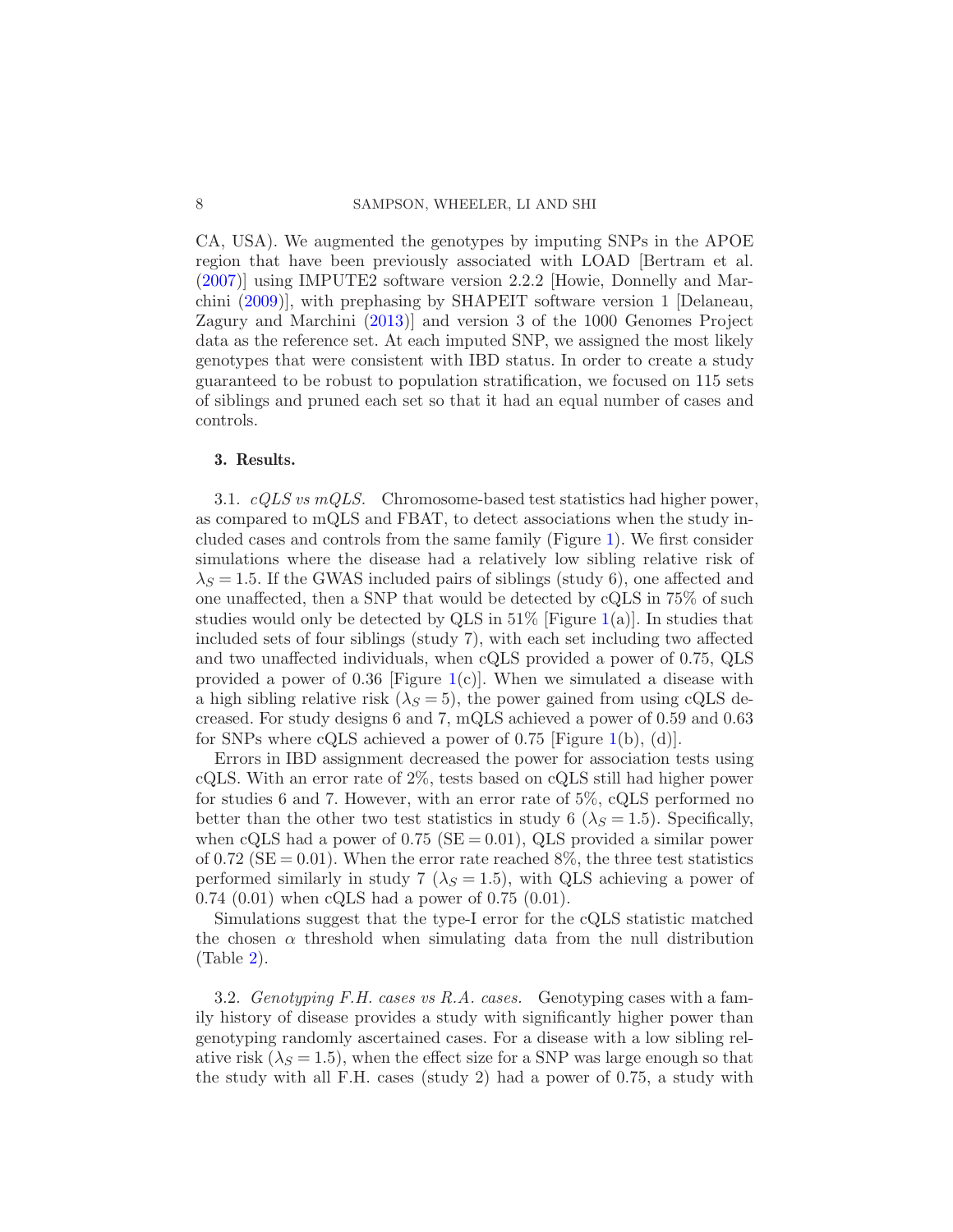

<span id="page-8-0"></span>FIG. 1. The power for cQLS (blue), mQLS (red) and FBAT (black) to detect the association between a SNP and the disease as a function of the OR when (a)  $\lambda_s = 1.5$  in study 6, (b)  $\lambda_S = 5$  in study 6, (c)  $\lambda_S = 1.5$  in study 7 and (d)  $\lambda_S = 5$  in study 7. Studies 6 and 7 correspond to genotyping pairs of siblings and groups of four siblings, respectively.  $\lambda_S$  is the sibling relative risk of the disease.

TABLE 2

<span id="page-8-1"></span>The proportions of  $10^7$  null simulations where the cQLS, mQLS and FBAT p-values are below the specified  $\alpha$  threshold. With  $10^7$  simulations, the standard errors for our empirical  $\alpha$ -levels of  $10^{-3}$  and  $10^{-4}$  are approximately  $10^{-5} = \sqrt{10^{-3}/10^7}$  and  $3 \times 10^{-6} = \sqrt{10^{-4}/10^7}$ 

|                                     | cQLS |                                                                                                                                                                                                                                                                                                                                                                                                                   | mQLS |  | <b>FBAT</b> |  |
|-------------------------------------|------|-------------------------------------------------------------------------------------------------------------------------------------------------------------------------------------------------------------------------------------------------------------------------------------------------------------------------------------------------------------------------------------------------------------------|------|--|-------------|--|
|                                     |      | Study $\alpha = 10^{-3}$ $\alpha = 10^{-4}$ $\alpha = 10^{-3}$ $\alpha = 10^{-4}$ $\alpha = 10^{-3}$ $\alpha = 10^{-4}$                                                                                                                                                                                                                                                                                           |      |  |             |  |
| $5^{\circ}$<br>-6<br>$\overline{7}$ |      | $9.81 \times 10^{-4}$ $9.65 \times 10^{-5}$ $9.79 \times 10^{-4}$ $9.03 \times 10^{-5}$ $9.44 \times 10^{-4}$ $8.38 \times 10^{-5}$<br>$9.80 \times 10^{-4}$ $9.25 \times 10^{-5}$ $1.00 \times 10^{-3}$ $1.08 \times 10^{-4}$ $9.56 \times 10^{-4}$ $1.04 \times 10^{-4}$<br>$9.70 \times 10^{-4}$ $1.00 \times 10^{-4}$ $9.78 \times 10^{-4}$ $9.68 \times 10^{-5}$ $9.62 \times 10^{-4}$ $9.28 \times 10^{-5}$ |      |  |             |  |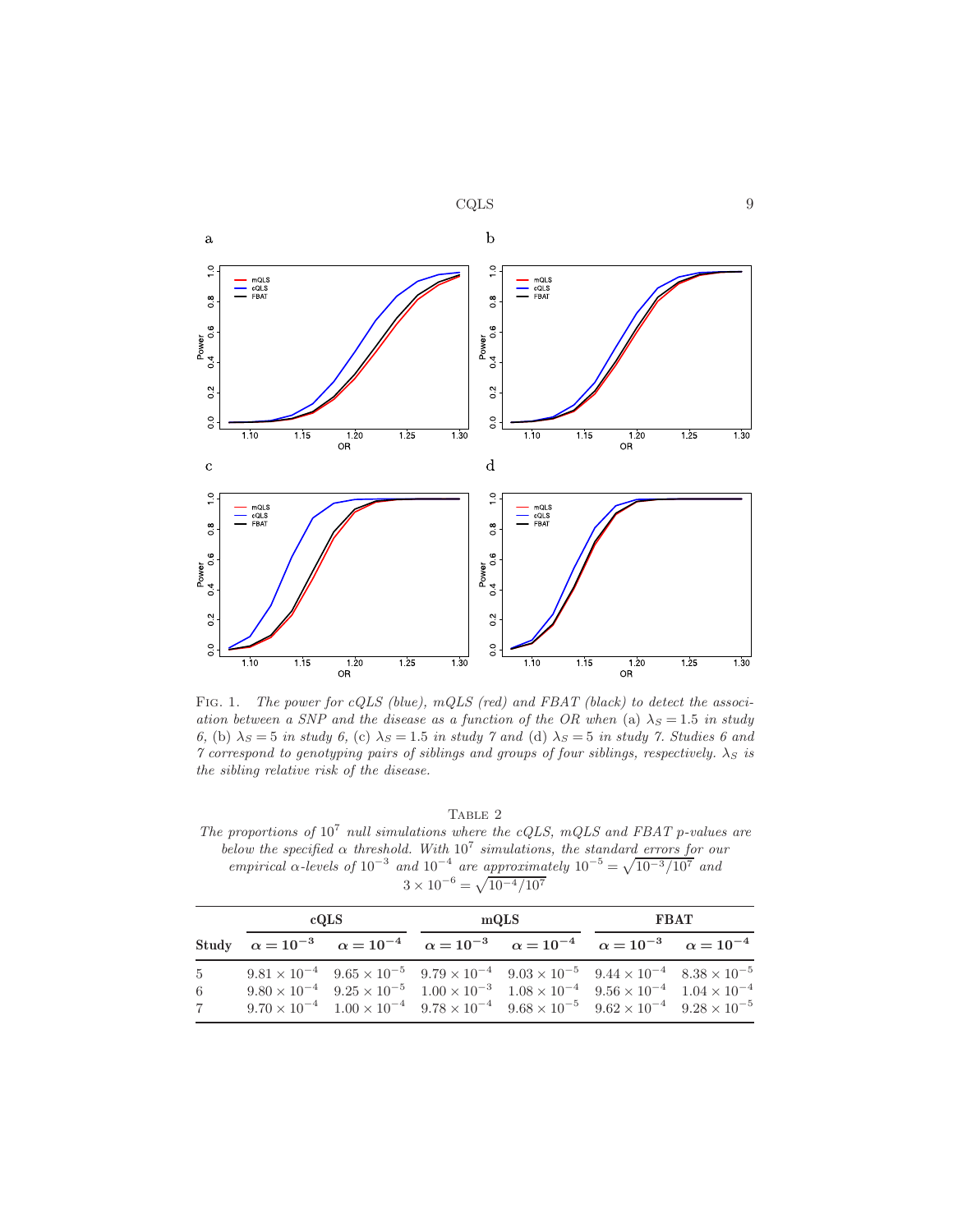

<span id="page-9-0"></span>Fig. 2. (a) The power to detect the association between a SNP and the disease, as a function of OR, when the study compares 10,000 randomly ascertained controls with either 5000 R.A. cases (red, study 1) or 5000 F.H. cases (blue, study 2) when the sibling relative risk,  $\lambda_S$ , is 1.5. (b) Same, but with  $\lambda_S = 5$ . For tests of unrelated individuals, all QLS statistics give identical results.

all R.A. cases (study 1) had a power of only 0.20 [Figure [2\(](#page-9-0)a)]. However, as we increase the total heritability, shrinking the proportion of heritability attributable to the tested SNP, the power gained from using F.H. cases is decreased. When  $\lambda_S = 5$ , a SNP with a power of 0.75 in study 2 would have had a power of 0.55 [Figure [2\(](#page-9-0)b)] in study 1. For interpretation, recall that the sibling relative risk  $(\lambda_S)$  reflects the heritability from genetic variants other than the tested SNP. Therefore, as Figure  $2(a)$  $2(a)$  and  $2(b)$  show, the power of study 1, which collects R.A. cases, does not depend on  $\lambda_S$ , but only on the relative risk of the tested SNP.

3.3. Genotyping affected sibling. Genotyping the affected siblings of F.H. cases increases the power. The additional genotyping of 5000 siblings, or moving from study 3 and a simple score test to study 5 and cQLS, will increase the power to detect a SNP with  $OR = 1.15$  from 0.57 to 0.75 [Figure [3\(](#page-10-0)a)]. Each sibling, on average, only offers one new chromosome, but siblings are also F.H. cases and, as such, are enriched for the causal allele. Therefore, genotyping the 5000 siblings promises higher power than genotyping an additional 5000, unrelated, but randomly ascertained cases. Moving from study 3 to study 4, which includes 10,000 R.A. cases and 5000 F.H. cases, only increases the power from 0.57 to 0.63 [Figure [3\(](#page-10-0)a)]. In studies with a mixture of F.H. cases and R.A. cases, such as study 3, the power of a standard association test can be improved by appropriately upweighting F.H. cases through use of either mQLS or cQLS. When moving from study 3 and cQLS to study 5 and cQLS, the power gain is less impressive, increasing from 0.60 to 0.75 [Figure [3\(](#page-10-0)c)]. When the total heritability is high and  $\lambda_S = 5$ , mQLS and cQLS overweight the F.H. cases, and includ-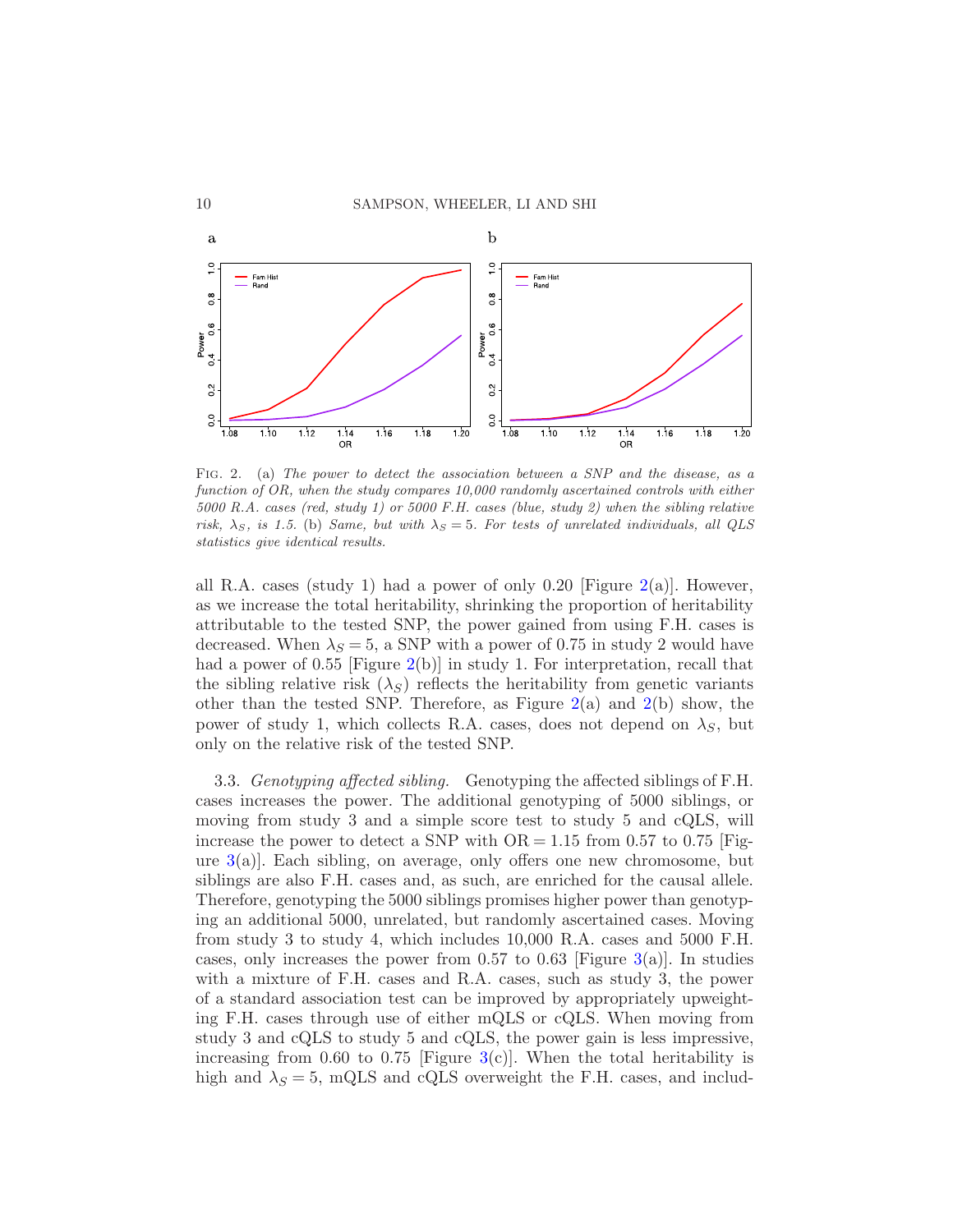



<span id="page-10-0"></span>FIG. 3. (a) The power to detect the association between a SNP and the disease, as a function of OR, when the study compares 10,000 randomly ascertained controls with either 5000 R.A. cases + 5000 F.H. cases (blue, study 3), 10,000 R.A. cases + 5000 F.H. cases (purple, study 4) or 5000 R.A. cases  $+$  5000 pairs of affected siblings (red, study 5) given a sibling relative risk,  $\lambda_S$ , of 1.5 and all tests based on the score statistic. (b) Same, but with  $\lambda_S = 5$ . (c) The power when the study compares 10,000 R.A. controls and either 5000 R.A. cases  $+ 5000$  F.H. cases and the score statistic (blue), 5000 R.A. cases  $+ 5000$  F.H. cases and cQLS (purple), or 5000 R.A. cases  $+5000$  pairs of affected siblings and the cQLS (red) given a sibling relative risk,  $\lambda_S$ , of 1.5. (d) Same, but with  $\lambda_S = 5$ .

ing information about ungenotyped individuals can potentially lower power [Figure  $3(d)$  $3(d)$ ].

3.4. LOAD. In addition to the simulations, we tested 11 SNPs in the APOE region of chromosome 19 for an association with LOAD in participants of the NIA-LOAD/NCRAD GWAS. Table [3](#page-11-1) shows that eight of these 11 SNPs were associated with LOAD at a p-value below 0.05. In 7 of these 8 SNPs, the test based on the cQLS statistic resulted in a lower p-value, as compared to using the mQLS or FBAT statistic. However, all three methods provide similar evidence that these SNPs are associated with Alzheimer's disease. For the two most strongly associated SNPs, rs429358 and rs4420638,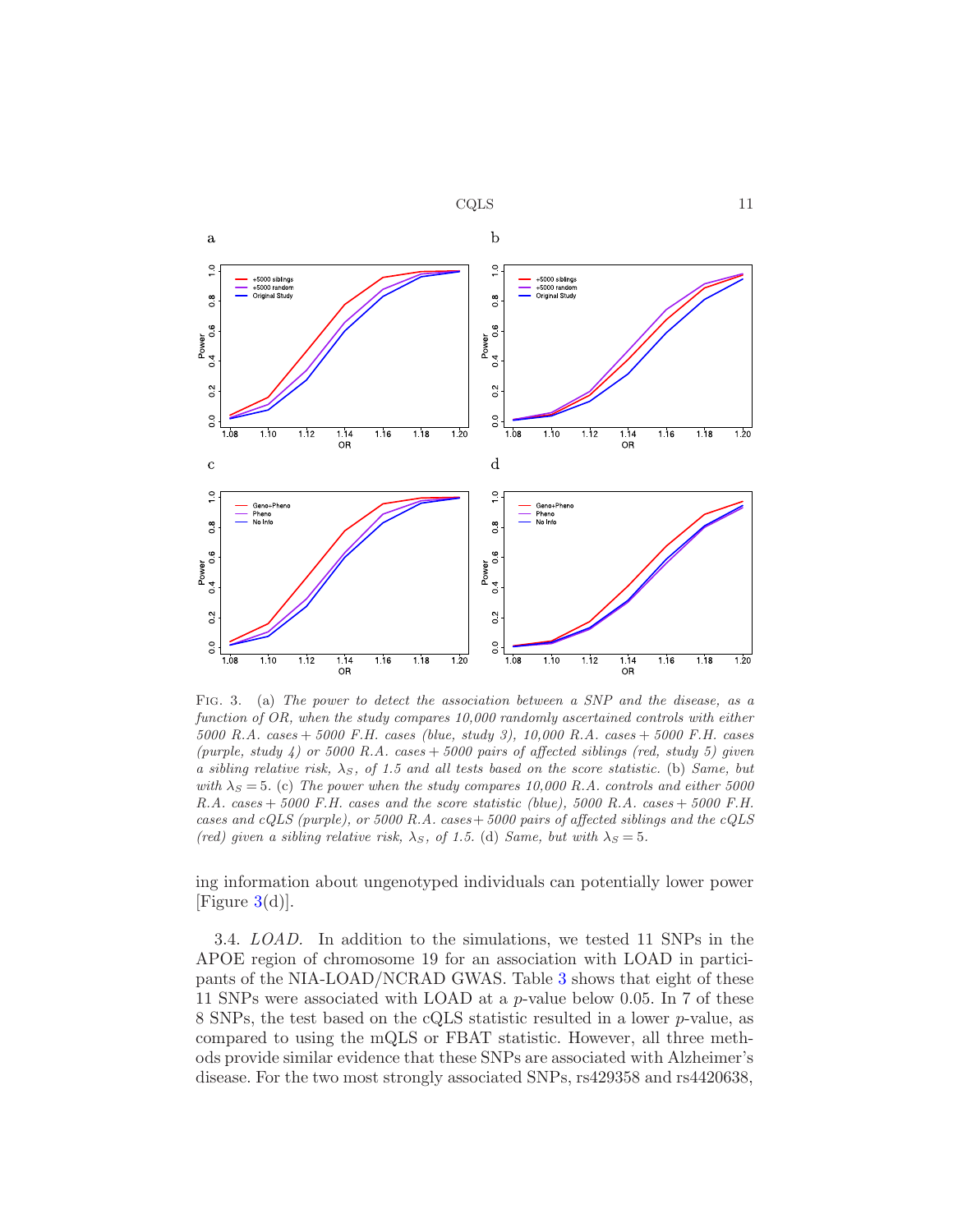#### Table 3

<span id="page-11-1"></span>The p-values test from association tests of Late-Onset Alzheimer's Disease and SNPs in the APOE region among the NIA-LOAD/NCRAD population. The first three columns indicate SNP ID, chromosome and position. The last three columns indicate the p-values calculated from the mQLS, FBAT and cQLS statistics

| <b>SNP</b> | Chr. | <b>Position</b> | mQLS $p$ -value      | FBAT p-value         | $cQLS$ <i>p</i> -value |
|------------|------|-----------------|----------------------|----------------------|------------------------|
| rs4806173  | 19   | 36,024,925      | $8.5 \times 10^{-1}$ | $7.7 \times 10^{-1}$ | $9.1 \times 10^{-1}$   |
| rs12984928 | 19   | 36,029,852      | $8.5 \times 10^{-1}$ | $7.7 \times 10^{-1}$ | $9.1 \times 10^{-1}$   |
| rs6857     | 19   | 45,392,254      | $6.0 \times 10^{-5}$ | $5.8 \times 10^{-6}$ | $2.0 \times 10^{-5}$   |
| rs157582   | 19   | 45,396,219      | $4.7 \times 10^{-5}$ | $4.8 \times 10^{-6}$ | $1.4 \times 10^{-5}$   |
| rs449647   | 19   | 45,408,564      | $1.9 \times 10^{-1}$ | $2.1 \times 10^{-1}$ | $7.5 \times 10^{-2}$   |
| rs440446   | 19   | 45,409,167      | $1.8 \times 10^{-2}$ | $2.4 \times 10^{-2}$ | $2.1 \times 10^{-2}$   |
| rs429358   | 19   | 45,411,941      | $1.2 \times 10^{-8}$ | $5.9 \times 10^{-8}$ | $7.7 \times 10^{-9}$   |
| rs4420638  | 19   | 45,422,946      | $5.2 \times 10^{-7}$ | $1.1 \times 10^{-6}$ | $1.8 \times 10^{-7}$   |
| rs157580   | 19   | 50,087,106      | $3.9 \times 10^{-2}$ | $3.2 \times 10^{-2}$ | $1.8 \times 10^{-2}$   |
| rs2075650  | 19   | 50,087,459      | $3.0 \times 10^{-4}$ | $7.1 \times 10^{-5}$ | $1.7 \times 10^{-4}$   |
| rs405509   | 19   | 50,100,676      | $4.5 \times 10^{-2}$ | $2.3 \times 10^{-2}$ | $4.2 \times 10^{-2}$   |

the p-values were reduced from  $1.23^{-8}$  and  $5.23^{-7}$  based on the mQLS statistic, or  $5.9^{-8}$  and  $1.2^{-6}$  based on the FBAT statistic, to  $7.70^{-9}$  and  $1.79^{-7}$ based on the cQLS statistic.

<span id="page-11-0"></span>4. Discussion. Our primary objective was to introduce the chromosomebased Quasi-likelihood Score (cQLS) statistic and demonstrate that it can offer increased power to detect associations in GWAS with related individuals. Specifically, in studies designed to be robust to population stratification, such as those including sibling sets equally divided between cases and controls, statistical power can be increased by over 50%. The new statistic can also be applied to less robust study designs, but, like GWAS with unrelated individuals, would then require adjusting for population-eigenvectors. The derivation of cQLS as a partial likelihood shows how to easily adjust for covariates in both logistic and liability-threshold models.

Although our evaluation has focused on single SNP tests with fixed thresholds for statistical significance (e.g.,  $10^{-7}$ ), cQLS can offer a key, additional advantage when testing groups of SNPs in linkage disequilibrium. In GWAS with unrelated individuals, genotypes can be permuted among individuals to obtain permutation-based measures of significance. In GWAS with related individuals, standard methods are not appropriate, as individuals are not independent [Wang [\(2011\)](#page-24-11)]. However, the founder chromosomes are independent and, therefore, it is straightforward to apply permutation methods with cQLS in GWAS of related individuals.

In addition to illustrating the improved power, we designed our simulations to reevaluate our expectations about the use of families in GWAS.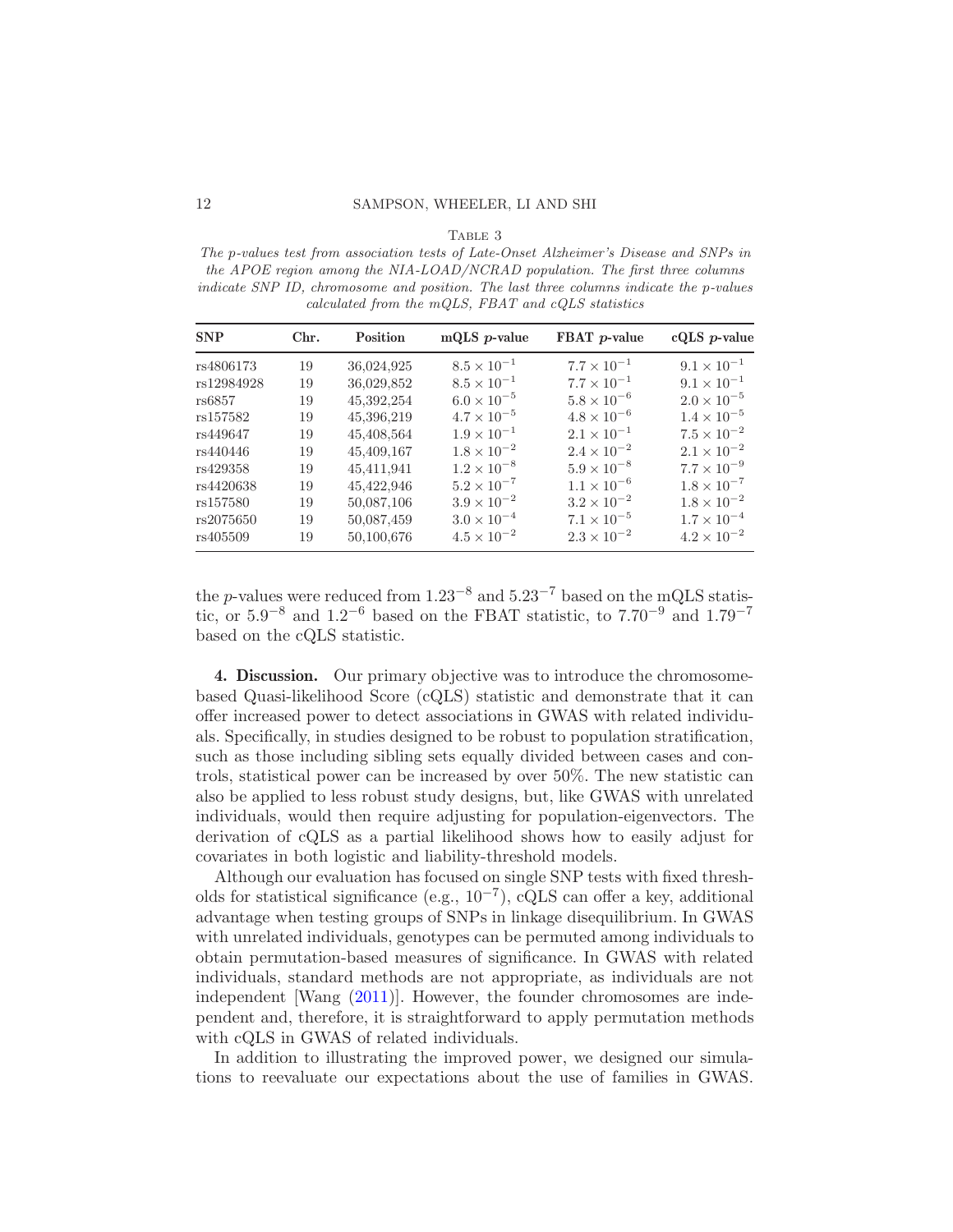First, affected siblings are often not genotyped because adding, on average, only one unique chromosome to the study is thought not to be worth the cost. However, we show that the power gained from genotyping an affected sibling can actually exceed the power from genotyping a randomly ascertained case. Second, it is well known that studies will have higher power when including cases (F.H. cases) with a family history of disease. F.H. cases should be enriched with disease-causing variants. However, we show that when a disease is highly heritable, the enrichment for any specific disease-causing variant is weaker. Thus, the benefit from genotyping cases with a family history of disease is lower, as demonstrated by our comparison of diseases with  $\lambda_S = 1.5$  and  $\lambda_S = 5$ .

Like mQLS, cQLS offers the ability to use phenotyped, but not genotyped family members. Such an advantage could also be gained by imputing the genotype of such individuals and then performing the GWAS using the entire population, with appropriate adjustment for the uncertainty introduced by imputation. However such methods are not easily available and would still not offer the other benefit of cQLS, identifying local IBD.

Although cQLS requires calculating haplotypes for determining IBD, the test statistic still focuses on finding associations with single SNPs as opposed to haplotypes. A haplotype analysis  $[Akey, Jin \text{ and Xiong } (2001)],$  $[Akey, Jin \text{ and Xiong } (2001)],$  $[Akey, Jin \text{ and Xiong } (2001)],$  which looks for associations with a specific haplotype, will decrease power when the causal SNP is directly genotyped, as is likely to be the case when using dense arrays or sequencing. However, having identified the haplotypes, this information can be used to adjust for local ancestry instead of using a more global principal components approach [Wang et al. [\(2011](#page-24-15))].

The cQLS has limitations. First, the statistic will lose power in the presence of IBD error. In our examples, we found an error rate of 5% was large enough to offset the benefit of cQLS in the smaller studies. A second issue is that this new statistic requires a larger computational investment. Specifically, the first three steps of phasing, detecting shared segments of IBD and calculating  $T_{jik'k}$  required a total of 8.8 hours on a single 2.8 GHz Intel X5660 processor for the NIA-LOAD/NCRAD GWAS containing 575003 SNPs. After these initial steps, calculating the cQLS statistic for the NIA-LOAD/NCRAD GWAS required only 3.2 minutes. In comparison, mQLS required 70.4 minutes and FBAT required 11.1 minutes. Both mQLS and FBAT required less time by dividing the genome into 22 regions. For mQLS, we divided the genome into 22 intervals with an equal number of SNPs and for FBAT, we divided the genome into chromosomes. The mQLS program was not designed to handle GWAS, and we would expect that if optimized, performing an mQLS analysis would require less computational time than a cQLS analysis.

The benefit of cQLS depends on study design. For those designs that include mixtures of family-based and randomly ascertained controls, the increased power offered by cQLS will be lowered. Therefore, the additional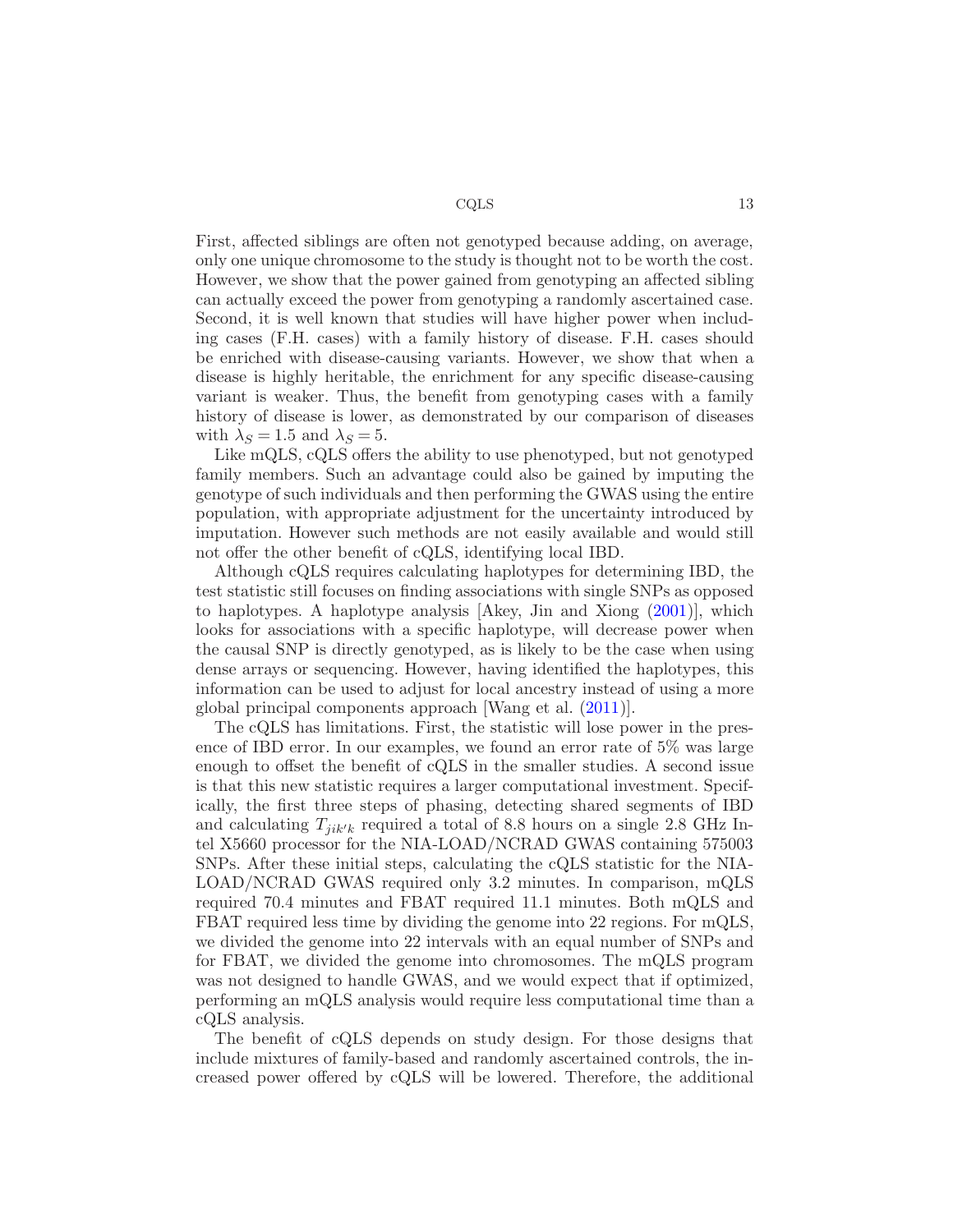computational cost would offer less value. Second, we have examined cQLS only in nuclear families and simple three-generation families (data not shown) where IBD can be reconstructed with high accuracy. We need further testing to assess the quality of IBD estimates from more distant relationships. Third, cQLS tests for association and, unlike FBAT, will have no power when there is linkage but no association. Although sequencing has removed our reliance on tag SNPs, a linkage analysis may still offer advantages in the presence of epistasis.

Finally, we remark that there is no consensus on how to best combine within-family and between-family information in GWAS with related individuals. However, a technical way to address this question would be to examine the full-data likelihood. The derivation of the cQLS (Appendix [B\)](#page-14-0) starts by defining this likelihood. The form of the final test statistic is the likelihood ratio test statistic based on the key partial likelihood, suggesting that the cQLS offers a near optimal combination of the two types of information.

# APPENDIX A: MQLS AND FBAT

<span id="page-13-0"></span>We compared the performance of a cQLS test to two standard tests: mQLS [Thornton and McPeek [\(2007](#page-24-7))] and FBAT [Laird, Horvath and Xu [\(2000\)](#page-24-5)]. mQLS is a quasi-likelihood score statistic that presumes an individual's expected genotype increases with the sum, over all affected family members, of their kinship coefficients with that individual. A complete, but terse, definition follows.

For purposes of defining mQLS, we assume there are  $n = N<sub>g</sub> + M$  total subjects, of which  $N_g$  have been genotyped. We let  $\Phi$  be the  $(N_g + M) \times$  $(N_g + M)$  matrix of kinship coefficients and  $\Phi_{N,M}$  be the submatrix containing the last M columns of the first  $N_g$  rows. The phenotype data are coded as  $A^{\ddagger}$ , a column vector of length  $N_g + M$  having *i*th entry 1 if individual *i* is affected, 0 if unknown and  $\hat{\pi}_0/(1-\hat{\pi}_0)$  otherwise.  $A_I^{\ddagger}$  $_N^{\dagger}$  is the vector containing the first  $N_g$  elements (e.g., genotyped individuals) and  $A_M^{\dagger}$  contains the last M elements. Let G be the vector of observed genotypes  $(\frac{1}{2}G_i \in \{0, 0.5, 1\})$ for the first  $N_q$  individuals. Finally, let 1 be a column vector of 1's. Then mQLS is defined as

(A.1) 
$$
mQLS = \hat{\sigma}^{-2}(\frac{1}{2}G - \hat{\mu}_0)^T \alpha \Gamma^{-1} \alpha^T(\frac{1}{2}G - \hat{\mu}_0),
$$

where

(A.2) 
$$
\alpha = A_N^{\ddagger} + \Phi^{-1} \Phi_{N,M} A_M^{\ddagger},
$$

(A.3) 
$$
\Gamma = \alpha^T (\Phi A_n^{\ddagger} + \Phi_{N,M} A_M^{\ddagger}) - (\mathbf{1}^T \alpha)^2 (\mathbf{1}^T \Phi^{-1} \mathbf{1}^T)^{-1},
$$

(A.4)  $\hat{\mu}_0 = \hat{p}_{\text{null}} \mathbf{1},$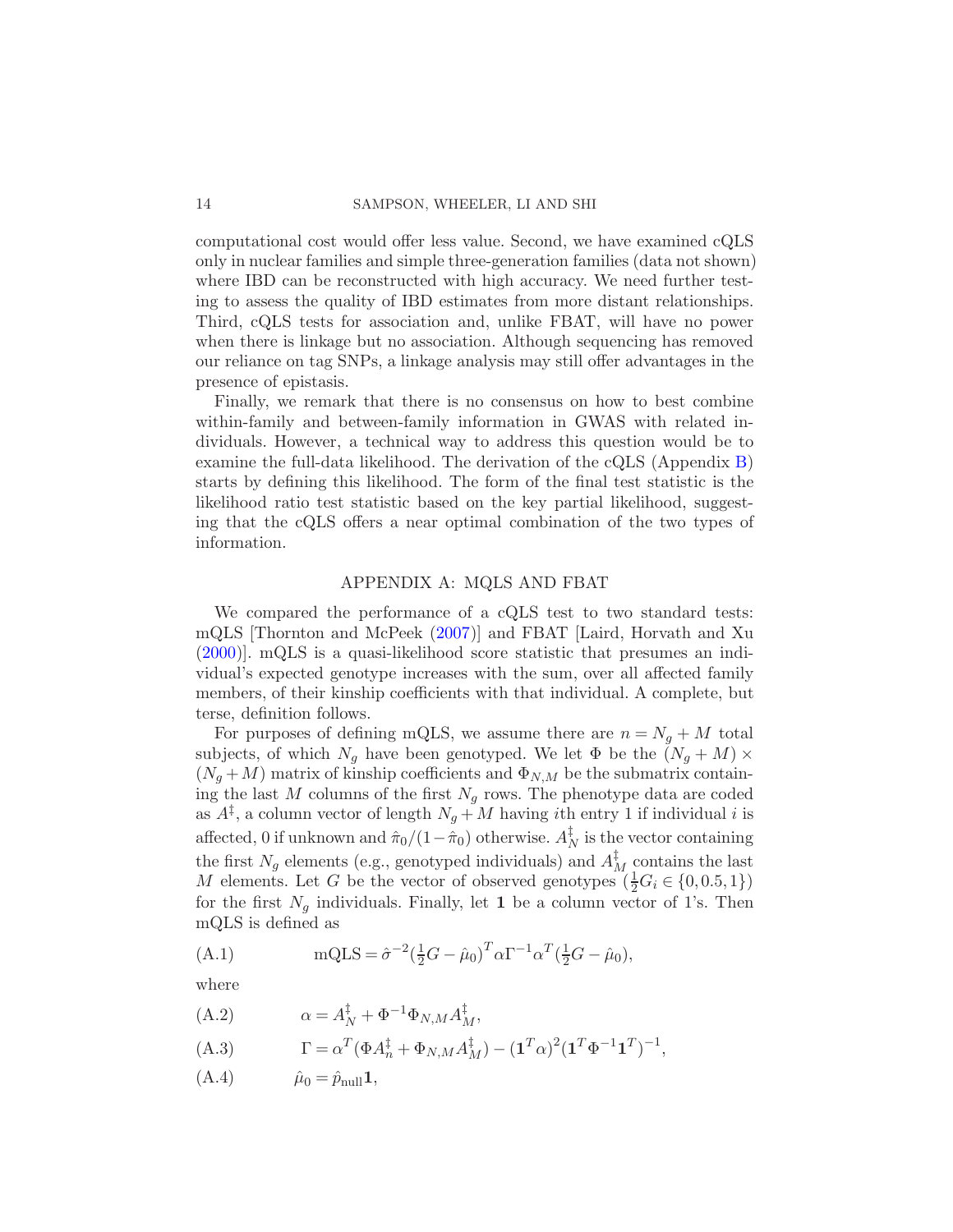(A.5)  $\hat{\sigma}_0^{-2} = \left[\frac{1}{2}\hat{p}_{\text{null}}(1-\hat{p}_{\text{null}})\right]^{-1},$ 

(A.6) 
$$
\hat{p}_{\text{null}} = \frac{1}{2} (\mathbf{1}^T \Phi^{-1} \mathbf{1})^{-1} \mathbf{1}^T \Phi^{-1} G.
$$

For implementation, we downloaded the software from [http://galton.](http://galton.uchicago.edu/~mcpeek/software/MQLS/index.html) [uchicago.edu/~mcpeek/software/MQLS/index.html](http://galton.uchicago.edu/~mcpeek/software/MQLS/index.html) and, in simulations, set the prevalence of the disease to the "true" value.

FBAT compares the genotypes observed in the cases to their expected value under the null hypothesis of "no linkage and no association" or "no association, in the presence of linkage," conditioned on the parent's genotypes (or the appropriate sufficient statistic if parental genotypes are unknown). For details, we suggest the user's manual for the software downloadable from <http://www.biostat.harvard.edu/~fbat/default.html>.

### APPENDIX B: CQLS: DERIVATION

<span id="page-14-1"></span><span id="page-14-0"></span>B.1. Model assumptions. Without loss of generality, we can assume that all  $N_{\text{ind}}$  individuals come from the same family, and therefore drop the subscript j from notation. We further define  $\Theta$  to be the set of parameters in the model, including those defining the SNP's effect on the disease. All notation and discussion assume a single SNP under study.

We will assume random mating.

We will assume

$$
P[A_i = 1 | G_i = 2, \mathbf{X}_i, \Theta] = H_i^2 P[A_i = 1 | G_i = 0, \mathbf{X}_i \Theta],
$$

where  $G_i$  is defined as the genotype, or the number of minor alleles, for individual *i*,  $\mathbf{X}_i$  is a vector of covariates,  $\Theta$  is a set of parameters, and

(B.1) 
$$
H_i = \frac{P[A_i = 1|G_i = 1, \mathbf{X}_i]}{P[A_i = 1|G_i = 0, \mathbf{X}_i]}.
$$

The immediate consequence is that

$$
P[A_i = 0|G_i = 2, \mathbf{X}_i, \Theta] = (1 - \pi_i) \left[ \frac{1 - H_i \pi_i}{1 - \pi_i} \right]^2 + \frac{\pi_i}{1 - \pi_i} (H_i - 1)^2,
$$

where  $\pi_i$  is the probability individual *i* is affected.

For purposes of *deriving* our test statistic, we further assume that  $(\pi_i/(1-\epsilon))$  $(\pi_i)(H_i - 1)^2$  is small or that we can treat the following approximation as an equality without issue:

$$
P[A_i = 0 | G_i = 2, \mathbf{X}_i, \Theta] \approx \left(\frac{1 - H_i \pi_i}{1 - \pi_i}\right)^2 P[A_i = 0 | G_i = 0, \mathbf{X}_i].
$$

The properties of the test statistic, such as being distributed as a  $\chi_1^2$ variable under the null, will not depend on this approximation holding.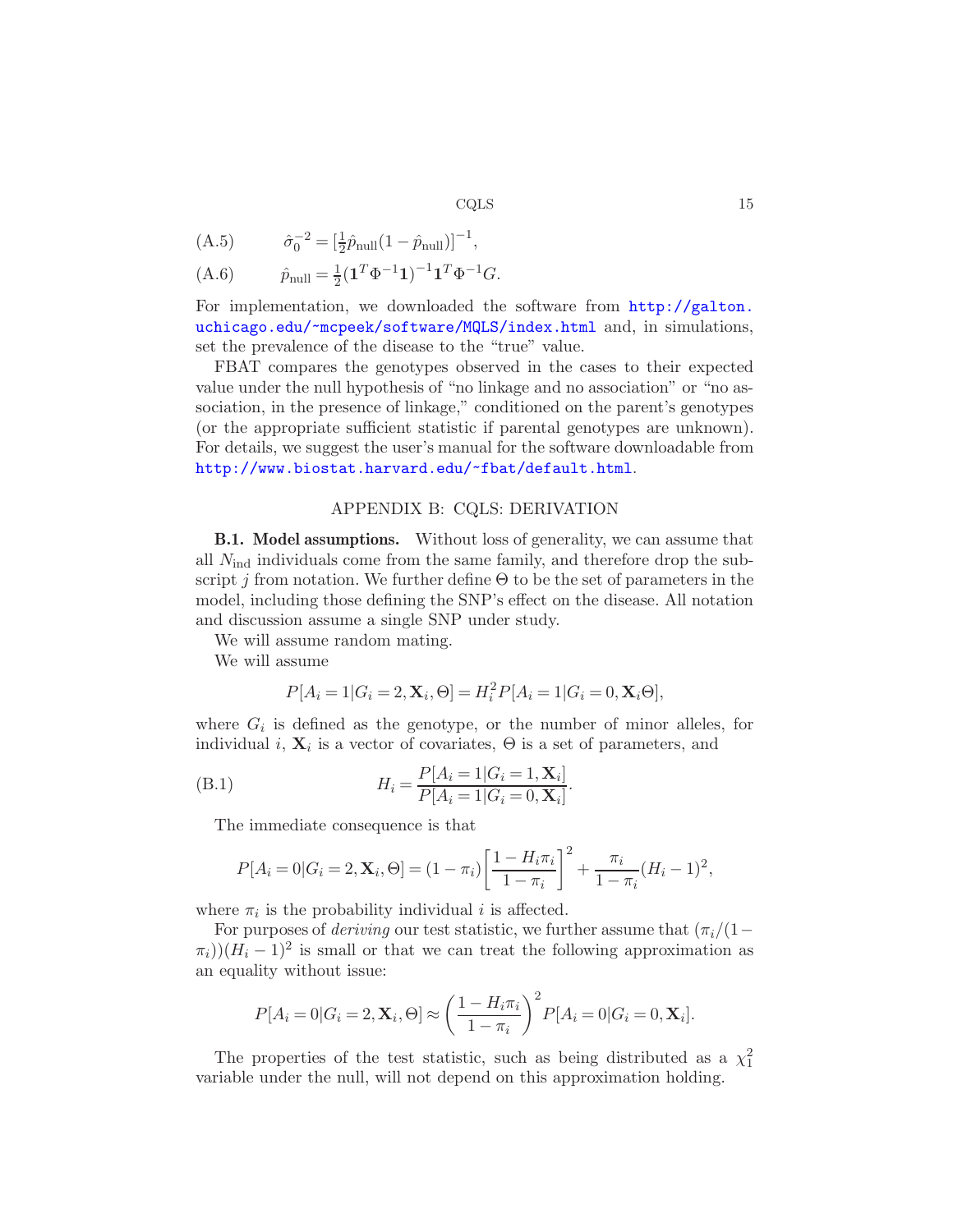<span id="page-15-0"></span>These approximations give us two simplifying results:

(B.2) 
$$
P[Y_1, \ldots, Y_n | \mathbf{A}, \mathbf{X}, M^*, \Theta] = \prod_k P[Y_k | \mathbf{A}, \mathbf{X}, M^*, \Theta]
$$

(B.3) 
$$
P[Y_k = 1 | \mathbf{A}, \mathbf{X}, M^*, \Theta] = \frac{p \prod_i h_i^{\sum_{k'} T_{ik'k}}}{1 + p \prod_i h_i^{\sum_{k'} T_{ik'k}}},
$$

where  $h_i = H_i A_i + (1 - H_i \pi_i)(1 - \pi_i)^{-1}(1 - A_i), p = P[Y_i = 1]/P[Y_i = 0] =$  $\phi/(1-\phi)$  and  $M^* = \{T_{ik'k} : i \in 1, ..., N_{\text{ind}}, k' \in \{1,2\}, k \in \{1, ..., n\}\}\$ is the IBD architecture. We will derive equations [\(B.2\)](#page-15-0) and [\(B.3\)](#page-15-0) in a later section of the [Appendix.](#page-11-0)

B.2. Probability and score. We are interested in the distribution of Y and  $M^O$  given A, X, S and Θ. Here, S is a vector indicating that the individuals were selected for the study and  $\mathbf{M}^O$  are the observed values of  $\mathbf{M}^*$ . The variables  $T_{ik'k}$  cannot be identified in family members that are phenotyped, but not genotyped. We have chosen to treat  $Y$  as the outcome because we will not need to know the selection procedure used to choose families and we do not need to estimate the nuisance parameter that is the correlation of disease status in the family due to nongenetic similarities. We do note that a full probability would be  $P[Y, M^O, A, X|S, \Theta]$  and we ignore  $P[\mathbf{A}, \mathbf{X}|S, \Theta]$  because it carries little information about  $\Theta$ :

$$
P[\mathbf{Y}, \mathbf{M}^O | \mathbf{A}, \mathbf{X}, S, \theta] = P[\mathbf{Y} | \mathbf{A}, \mathbf{X}, \mathbf{M}^O, S, \theta] P[\mathbf{M}^O | \mathbf{A}, \mathbf{X}, S, \theta].
$$

However, we consider only the conditional probability, as this half is far more sensitive to Θ. Also, although not mentioned above, we will make the additional assumption that, conditional on all other information, the genotypes and the characteristics used to select the individuals are independent. Then we know that  $S$  drops out of the desired probability:

(B.4)  
\n
$$
P[\mathbf{Y}|\mathbf{A}, \mathbf{X}, \mathbf{M}^O, S, \Theta] = \frac{P[\mathbf{Y}, S|\mathbf{A}, \mathbf{X}, \mathbf{M}^O, \Theta]}{P[S|\mathbf{A}, \mathbf{X}, \mathbf{M}^O, \Theta]}
$$
\n
$$
= P[\mathbf{Y}|\mathbf{A}, \mathbf{X}, \mathbf{M}^O, \Theta].
$$

In an upcoming section, we will show that the score statistic for  $P[Y|A, X, Y]$  $\mathbf{M}^O$ ,  $\Theta$  is defined by equation [\(2.6\)](#page-3-0) when  $M^*$  is known.

### B.3. Mathematical detail.

B.3.1. *Detail for Section B.1*. We first demonstrate equation [\(B.2\)](#page-15-0):

$$
(B.5) \t P[Y_1, \ldots, Y_{n_1} | \mathbf{A}, \mathbf{X}, M^*, \Theta]
$$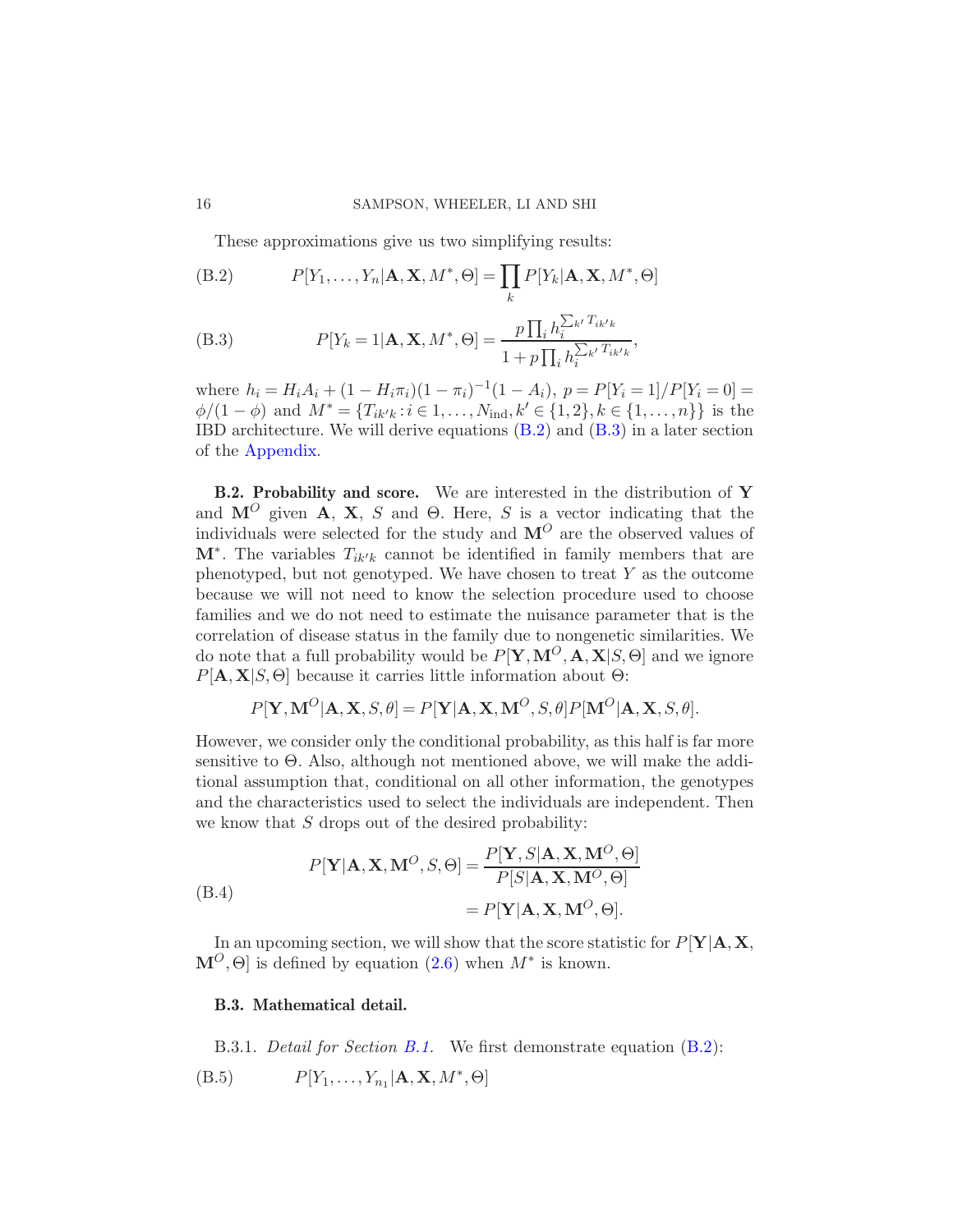(B.6) 
$$
= \frac{P[\mathbf{A}|Y_1,\ldots,Y_{n_1},\mathbf{X},\Theta]\prod_k P[Y_k]}{P[\mathbf{A}|\mathbf{X},M^*,\Theta]}
$$

(B.7) 
$$
= \frac{P[\mathbf{A}|\mathbf{Y}=0,\mathbf{X},\Theta]\prod_{k}\prod_{i}h_{i}^{\sum_{k'}G_{ik'}T_{ik'k}^{M^{*}}}P[Y_{k}]}{P[\mathbf{A}|M,\mathbf{X},\Theta]}
$$

(B.8) 
$$
= \prod_{k} P[Y_{k}|\mathbf{A}, M, \mathbf{X}, \Theta].
$$

We next demonstrate equation [\(B.3\)](#page-15-0), where we let  $\mathbf{Y}_{-k}$  be the vector of all alleles except for  $k$ :

(B.9) 
$$
P[Y_k = 1 | \mathbf{A}, \mathbf{X}, M^*, \Theta]
$$
  
\n(B.10)  $= P[Y_k = 1 | \mathbf{A}, \mathbf{X}, M^*, \Theta, \mathbf{Y}_{-k}]$   
\n(B.11)  $= \frac{P[\mathbf{A} | \mathbf{Y}_{-k}, Y_k = 1, \mathbf{X}, M^*, \Theta] P[Y_k = 1]}{P[\mathbf{A} | \mathbf{Y}_{-k}, \mathbf{X}, M^*, \Theta]}$   
\n $= \left(\frac{P[\mathbf{A} | \mathbf{Y}_{-k}, Y_k = 1, \mathbf{X}, M^*, \Theta] P[Y_k = 1]}{P[\mathbf{A} | \mathbf{Y}_{-k}, Y_k = 0, \mathbf{X}, M^*, \Theta] P[Y_k = 0]}\right)$   
\n(B.12)  $\times P[\mathbf{A} | \mathbf{Y}_{-k}, Y_k = 0, \mathbf{X}, M^*, \Theta] P[Y_k = 0]$   
\n $\left/P[\mathbf{A} | \mathbf{Y}_{-k}, \mathbf{X}, M^*, \Theta]\right]$   
\n(B.13)  $= \frac{P[\mathbf{A} | \mathbf{Y}_{-k}, Y_k = 1, \mathbf{X}, M^*, \Theta] P[Y_k = 1]}{P[\mathbf{A} | \mathbf{Y}_{-k}, Y_k = 0, \mathbf{X}, M^*, \Theta] P[Y_k = 0] P[Y_k = 0 | \mathbf{A}, \mathbf{X}, M^*, \Theta]$   
\n $= \prod_i h_i^{\sum_{k'} T_{ik'k}} P[A_i | \mathbf{Y}_{-k}, Y_k = 0, \mathbf{X}, M^*, \Theta] P[Y_k = 1]$ 

$$
= \frac{\prod_{i} N_i}{\prod_i P[A_i | \mathbf{Y}_{-k}, Y_k = 0, \mathbf{X}, M^*, \Theta]} \frac{\prod_{i} N_i}{P[Y_k = 0]}
$$
\n(B.14)

(B.15) 
$$
\times P[Y_k = 0 | \mathbf{A}, \mathbf{X}, M^*, \Theta]
$$

$$
= \prod_i h_i^{\sum_{k'} T_{ik'k}} \frac{P[Y_k = 1]}{P[Y_k = 0]} P[Y_k = 0 | \mathbf{A}, \mathbf{X}, M^*, \Theta].
$$

B.3.2. Score statistic:  $Y_{jk}$  and  $M^*$  can be uniquely identified. The overall probability can be written as the product of the probabilities for each chromosome with the assumptions in place:

(B.16) 
$$
P[\mathbf{Y}|D, p, \Theta] = \prod_{k} P[Y_k|D, p, \Theta],
$$

where D abbreviates the collected data,  $D = \{A, X, M^*\}.$ 

Because we must account for the nuisance parameter  $p$ , the score statistic for  $\Theta$  is equation  $(B.17)$  evaluated under the null hypothesis

<span id="page-16-0"></span>
$$
-\bigg[\sum_{k} \frac{d}{d\Theta} \ell_D(Y_k) \quad \sum_{k} \frac{d}{dp} \ell_D(Y_k)\bigg]
$$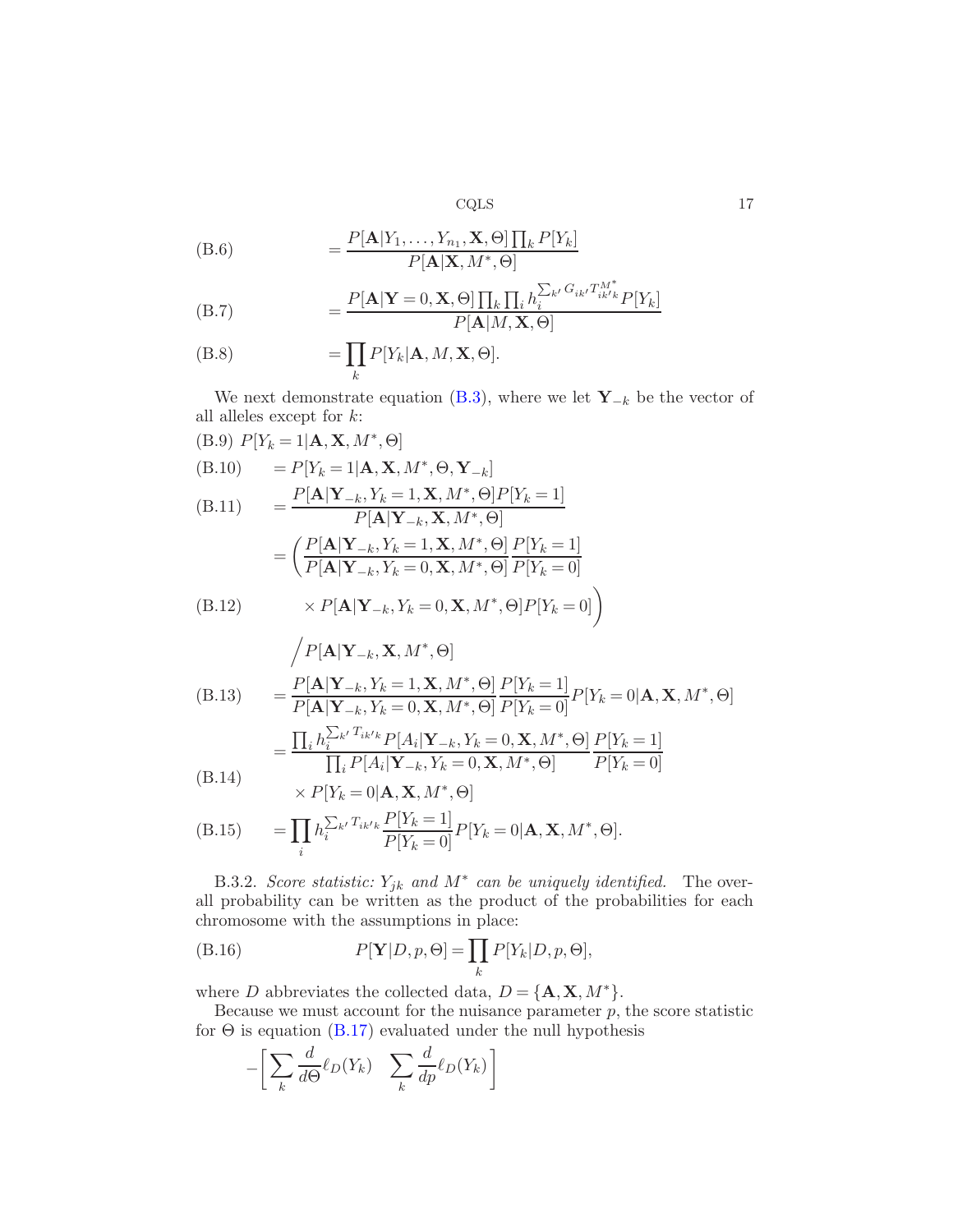(B.17)

$$
\times \left[ \frac{\sum_{k} \frac{d}{d^2 \Theta} \ell_D(Y_k)}{\sum_{k} \frac{d}{d \Theta d p} \ell_D(Y_k)} - \sum_{k} \frac{d}{d \Theta d p} \ell_D(Y_k) \right]^{-1} \left[ \frac{\sum_{k} \frac{d}{d \Theta} \ell_D(Y_k)}{\sum_{k} \frac{d}{d p} \ell_D(Y_k)} \right],
$$

where

(B.18) 
$$
\ell_D(Y_k) = \log(P[Y_k|\mathbf{A}, \mathbf{X}, M^*, p, \Theta]).
$$

<span id="page-17-0"></span>It is straightforward to evaluate the needed derivative

(B.19) 
$$
U \equiv \sum_{k} \frac{d}{d\Theta} \bigg|_{H_0} \ell_D(Y_k) = \sum_{k} Z_k(Y_k - \hat{\phi}),
$$
  
(B.30) 
$$
\hat{\lambda} = \sum_{k} Y_k
$$

(B.20) 
$$
\hat{\phi} = \frac{\sum_{k} Y_k}{\sum_{k} 1},
$$

where

(B.21) 
$$
Z_k \equiv \sum_i \sum_{k'} T_{ik'k} \frac{h_i}{h_i},
$$

(B.22) 
$$
\dot{h}_i = \frac{d}{d\Theta} h_i.
$$

We can rewrite U, so that we can calculate its variance,  $\sigma_U^2$ , without computing/inverting the matrix in equation [\(B.17\)](#page-16-0):

 $\ddot{\phantom{a}}$ 

<span id="page-17-1"></span>(B.23) 
$$
U \equiv \sum_{k} \frac{d}{d\Theta} \bigg|_{H_0} \ell_D(Y_k) = \sum_{k} (Z_k - \bar{Z})(Y_k - \hat{\phi}),
$$

(B.24) 
$$
\bar{Z} = \frac{\sum_{k} Z_k}{\sum_{k} 1},
$$

(B.25) 
$$
\sigma_U^2 = \phi(1-\phi) \sum_k (Z_k - \bar{Z})^2.
$$

B.3.3. Score statistic: All individuals are not genotyped and  $M^*$  cannot be uniquely identified. When all family members are not genotyped, the probability must be averaged over the B possible IBD states

(B.26)  
\n
$$
P[\mathbf{Y}|\mathbf{A}, \mathbf{X}, \mathbf{M}^O, p, \Theta]
$$
\n
$$
= \sum_{b=1}^B P[\mathbf{Y}|\mathbf{A}, \mathbf{X}, M^* = m_b, p, \Theta] P[m_b|M^O].
$$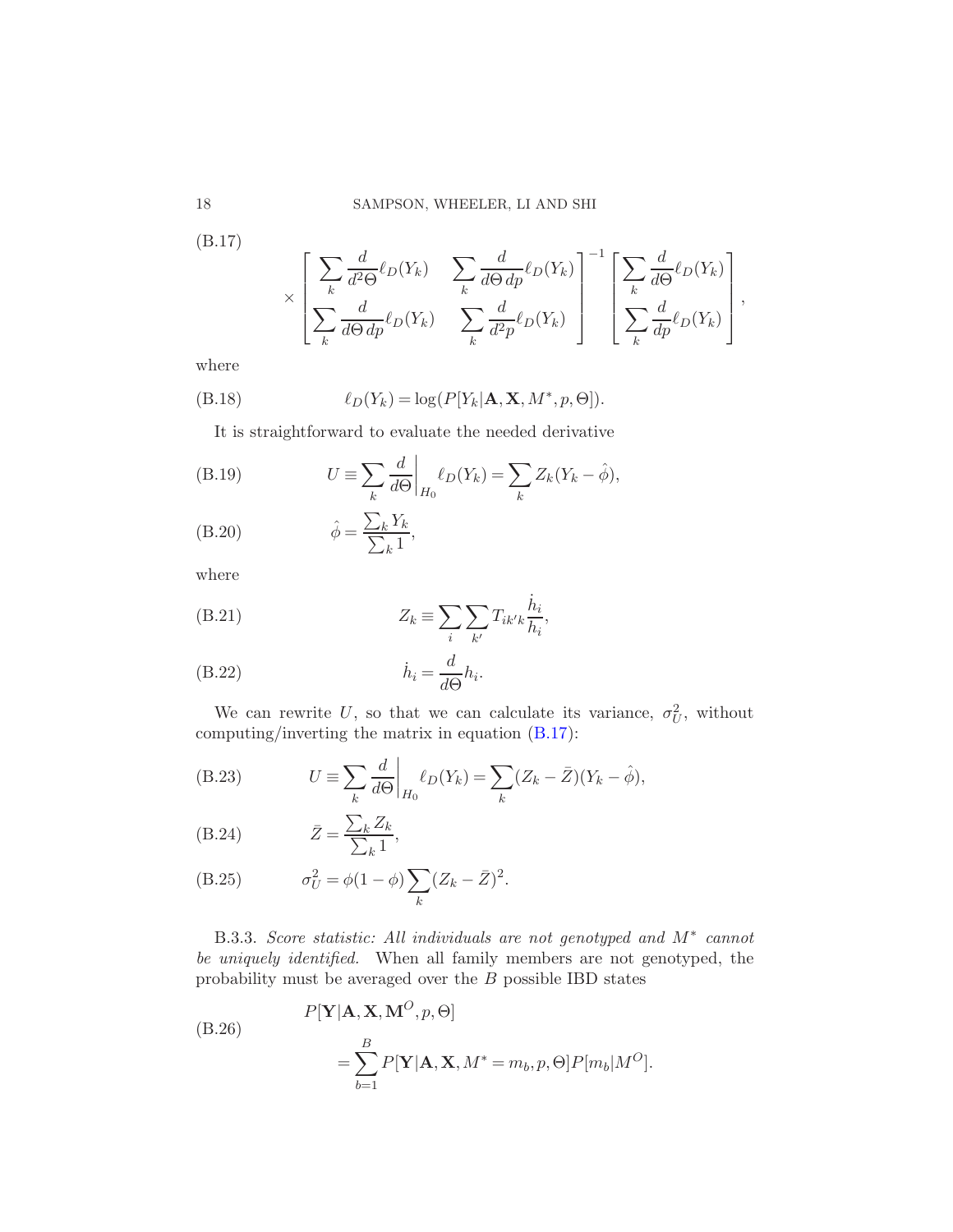<span id="page-18-0"></span>We can take advantage of the equality

(B.27)  
\n
$$
\frac{d}{d\Theta}\Big|_{H_0} \log \left( \sum_b c_b P[\mathbf{Y}|D(m_b), p, \Theta] \right)
$$
\n
$$
= \frac{d}{d\Theta}\Big|_{H_0} \sum_b c_b \log (P[\mathbf{Y}|D(m_b), p, \Theta]),
$$

where we use the abbreviation  $c_b = P[m_b|M^O]$  and use  $D(m_b)$  because  $M^*$ is no longer known.

Equation [\(B.27\)](#page-18-0) shows us that the score for  $P[Y|A, X, M^O, p, \Theta]$  is proportional to the score we would observe had there been  $N_M$  families, where all families had the observed Y and  $c_bN_M$  of those families had IBD structure  $m_b$ . Therefore, equation  $(B.19)$  still holds, so long as we now let

(B.28) 
$$
Z_k = \sum_{i} \sum_{k'} P[T_{ik'k} = 1] \frac{\dot{h}_i}{h_i}.
$$

B.3.4. Score statistic:  $Y_{jk}$  cannot be uniquely identified. In some scenarios,  $Y_k$  cannot be uniquely identified given the available genetic information. In these scenarios, we must average the two possibilities to obtain the value of cQLS. As an example, this situation occurs in our simulated studies of sibling pairs. When two siblings have  $IBD = 1$  and are each heterozygous, we cannot determine whether the shared chromosome has the minor or common allele. We focus on this specific example to explain the needed adjustment.

Let  $Q_i = 1$  if the siblings have IBD = 1 and are both heterozygous. Furthermore, in such a family, let  $Y_1, Y_2$  and  $Y_3$  denote the alleles on the chromosome uniquely in the first brother, in both brothers and uniquely in the second brother, respectively. Let  $Z_1$ ,  $Z_2$  and  $Z_3$  be the disease variable for each of those chromosomes. We know

(B.29) 
$$
P(Q = 1 | A, X, M^*, p, \Theta)
$$

(B.30) 
$$
= P({Y_1, Y_2, Y_3} = {1, 0, 1} | A, X, M^*, p, \Theta)
$$

(B.31) 
$$
+ P({Y_1, Y_2, Y_3} = {0, 1, 0} | A, X, M^*, p, \Theta).
$$

For families with  $Q = 1$ , we must reevaluate their contribution to the score equations. Under the null hypothesis, we find

(B.32)  
\n
$$
\frac{d \log(P(Q=1|A, X, M^*, p, \Theta))}{dp}\Big|_{H_0}
$$
\n
$$
= (2 - \phi) \frac{-\phi^2/p^2}{1 - \phi} + (1 + \phi) \frac{\phi}{p^2}
$$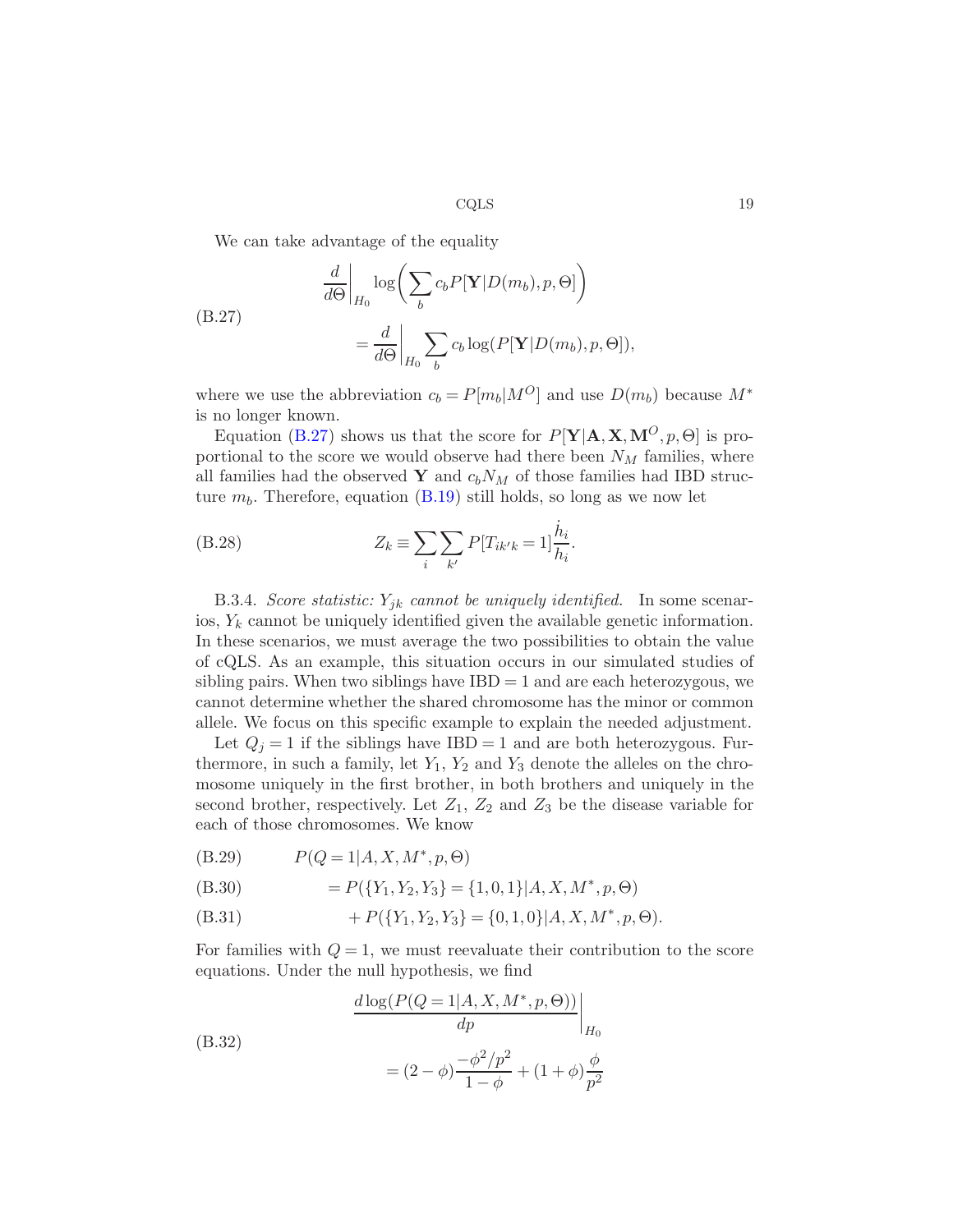and

(B.33) 
$$
\frac{d \log(P(Q=1|A, X, M^*, p, \Theta))}{d\Theta}\bigg|_{H_0} = (1 - 2\phi)Z_2.
$$

Our new contributions to the score equations lead us to the following MLE of  $\phi$ :

(B.34) 
$$
\hat{\phi} = \frac{N_1 + N_3}{N_0 + N_1 + N_3},
$$

where

(B.35) 
$$
N_0 = \sum_{j,k} 1(Q_j = 0)1(Y_{jk} = 0),
$$

(B.36) 
$$
N_1 = \sum_{j,k} 1(Q_j = 0)1(Y_{jk} = 1),
$$

(B.37) 
$$
N_3 = \sum_{j,k} 1(Q_j = 1).
$$

Furthermore, we can rewrite  $U$  as

(B.38) 
$$
U = \sum_{j,k:Q_j=1} (Z_k - \bar{Z})(Y_k - \hat{\phi}) + \sum_{j:Q_j=0} (1 - 2\hat{\phi})(Z_2 - \bar{Z})
$$

and the score statistic as

U 2 σˆ 2 U (B.39) ,

where we let  $p_u$  be the unique probabilities of each of the eight possible combinations of  ${Y_1, Y_2, Y_3}$  when IBD = 1,  $Z_{j*}$  be the possible corresponding contributions from family j, and  $\hat{\sigma}_U^2$  be the appropriate estimate of the variance under the null:

(B.40) 
$$
p_{u1} = \hat{\phi}^3
$$
,

(B.41) 
$$
p_{u2} = \hat{\phi}^2 (1 - \hat{\phi}),
$$

(B.42) 
$$
p_{u3} = \hat{\phi}(1 - \hat{\phi})^2,
$$

(B.43) 
$$
p_{u4} = (1 - \hat{\phi})^3,
$$

$$
Z_{*j1} = \left(\sum_{k=1}^{3} (Z_k - \bar{Z})(1 - \hat{\phi})\right)^2,
$$
  

$$
Z_{*j2} = \left(\sum_{k=1}^{3} (Z_k - \bar{Z})(1 - \hat{\phi}) - Z_3 + \bar{Z}\right)^2 + ((Z_2 - \bar{Z})(1 - \phi))^2
$$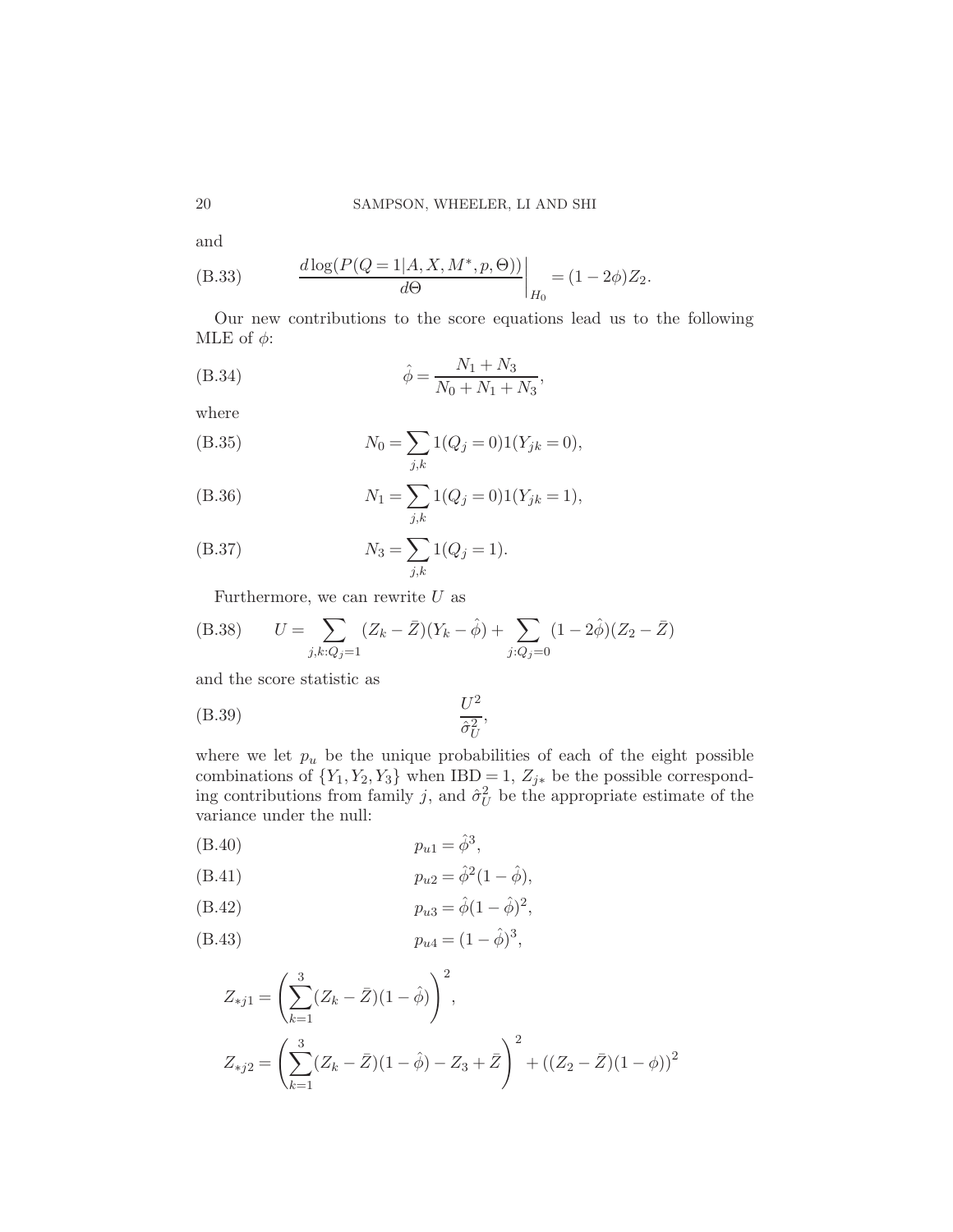$$
+\left(\sum_{k=1}^{3} (Z_k - \bar{Z})(1 - \hat{\phi}) - Z_1 + \bar{Z}\right)^2,
$$
  
\n
$$
Z_{*j3} = \left(\sum_{k=1}^{3} (Z_k - \bar{Z})(1 - \hat{\phi}) - Z_2 - Z_3 + 2\bar{Z}\right)^2 + ((Z_2 - \bar{Z})(1 - \phi))^2
$$
  
\n
$$
+\left(\sum_{k=1}^{3} (Z_k - \bar{Z})(1 - \hat{\phi}) - Z_1 - Z_2 + 2\bar{Z}\right)^2,
$$
  
\n
$$
Z_{*j4} = \sum_{k=1}^{3} ((Z_k - \bar{Z})(-\hat{\phi}))^2
$$

and

(B.44) 
$$
\hat{\sigma}_U^2 = \hat{\phi}(1 - \hat{\phi}) \sum_{j,k:\text{IBD}(j) \neq 1} (Z_k - \bar{Z})^2 + \sum_{j:\text{IBD}(j) = 1} \sum_{t=1}^4 p_{ut} Z_{*jt}.
$$

Accurate haplotyping would overcome this difficulty and allow us to uniquely identify  $Y_{jk}$ . As we expect haplotyping to become standard practice in the very near future [Peters et al. [\(2012](#page-24-10))], we expect that this step will soon be unnecessary.

B.3.5. Violation of the Hardy–Weinberg Equilibrium. Our estimate for the variance of U in equation  $(B.25)$  assumes that the genotypes are in HWE. As an alternative, start by calculating the 16 possible values (one for each genotype) of  $U = \sum_{k} (Z_k - \bar{Z})(Y_k - \hat{\phi})$  for each family j. The second step is to calculate the probability of each of the 16 genotypes. Given these probabilities and the possible values of  $U$ , it is straightforward to calculate the variance of  $U$  for any family under the null hypothesis, conditional on IBD architecture. Currently, this alternative is only available for families with at most four founding chromosomes (e.g., nuclear families) and, therefore, the remaining goal is to estimate  $p = \{p_{200}, p_{110}, p_{101}, p_{020}, p_{011}, p_{002}\},\$ where  $p_{xyz}$  is the probability that the founding individuals include x, y and z individuals with genotypes  $G_i = 0$ ,  $G_i = 1$  and  $G_i = 2$ . We estimate these six probabilities by effectively maximizing  $P(Y|M^{\tilde{O}},p)$  with the constraints that  $p_{xyz} \ge 0$  and that  $0.25p_{110} + 0.5p_{020} + 0.5p_{101} + 0.75p_{011} + p_{002} = \phi$ . Specifically, we minimize the following function:

$$
2\left(\sum_{j} 1(n_j = 2)\right)(M_2V_2 - A_2)^2 + 3\left(\sum_{j} 1(n_j = 4)\right)(M_3V_3 - A_3)^2 + 4\left(\sum_{j} 1(n_j = 4)\right)(M_4V_4 - A_4)^2,
$$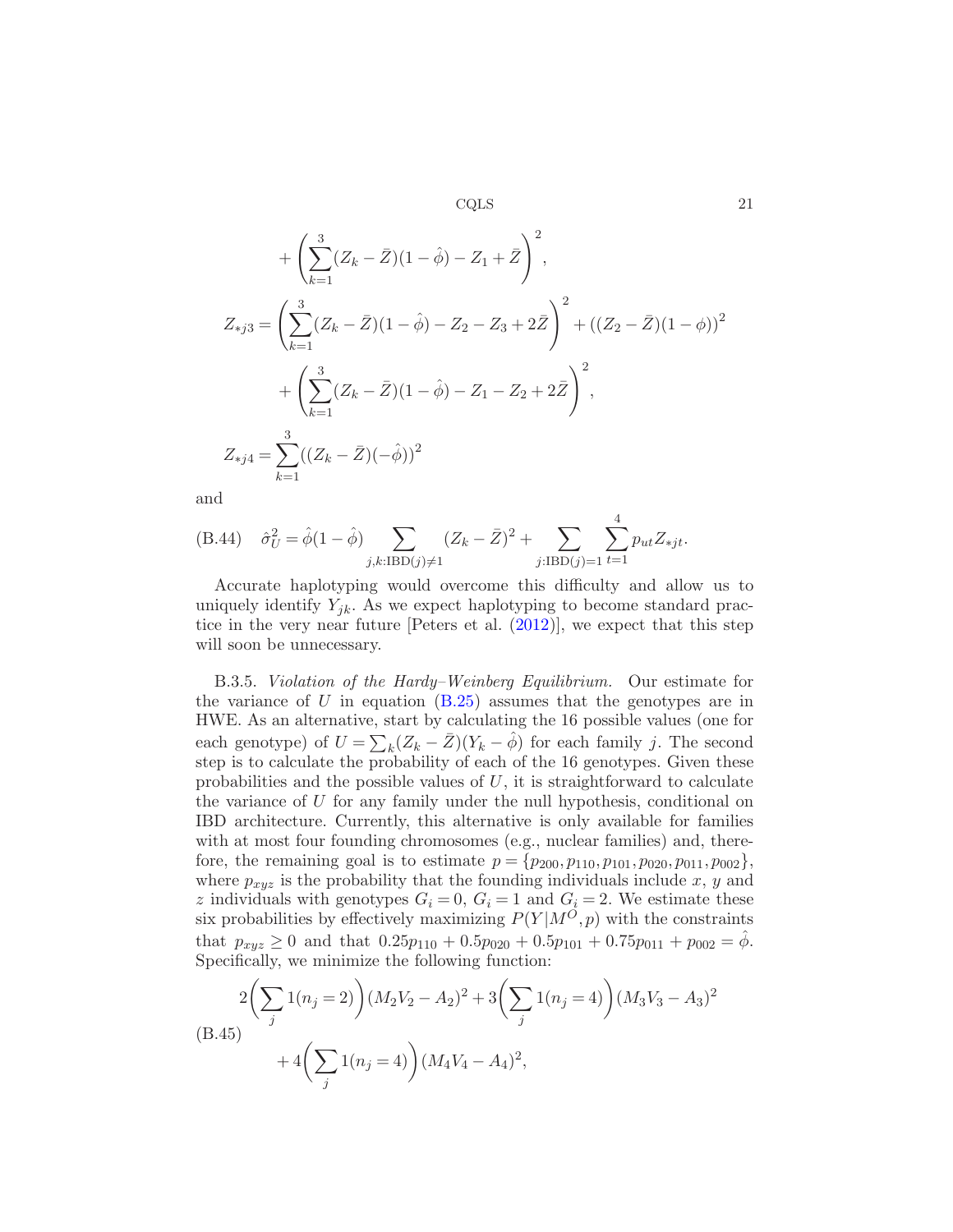where  $M_4$  is a  $6 \times 6$  identity matrix,

$$
M_2 = \begin{bmatrix} 1 & 0.5 & 0.25 & 0 & 0 & 0 \\ 0 & 0.5 & 0.5 & 1 & 0.5 & 0 \\ 0 & 0 & 0.25 & 0 & 0.5 & 1 \end{bmatrix}
$$
 and 
$$
M_3 = \begin{bmatrix} 1 & 0.25 & 0 & 0 & 0 & 0 \\ 0 & 0.5 & 0.5 & 0.5 & 0 & 0 \\ 0 & 0 & 0.5 & 0.5 & 0.5 & 0 \\ 0 & 0 & 0 & 0 & 0.25 & 1 \\ 0 & 0.25 & 0 & 0 & 0.5 & 0 \end{bmatrix}
$$

and  $V_2$  is the vector estimating  $\{P(\sum_k Y_k = 0 | n_j = 2), P(\sum_k Y_k = 1 | n_j = 1)\}$ and  $v_2$  is the vector estimating  $\{P(\sum_k I_k = 0 | n_j = 2), I(\sum_k I_k = 1 | n_j = 2), P(\sum_k Y_k = 2 | n_j = 2)\}, V_3$  estimates  $\{P(\sum_k Y_k = 0 | n_j = 3), P(\sum_k Y_k = 1 | n_j = 2)\}$  $1, W = 1 | n_j = 3, P(\sum_k Y_k = 2, W = 1 | n_j = 3), P(\sum_k Y_k = 3 | n_j = 3),$  $P(\sum_k Y_k = 2, W = 0 | n_j = 3) \}, V_4$  estimates  $\{P(\sum_k Y_k = 0 | n_j = 4)$ ,  $P(\sum_k Y_k = 1 | n_j = 4), P(\sum_k Y_k = 1, G_2 = 1 | n_j = 4), P(\sum_k Y_k = 1, G_2 \neq 1 | n_j = 4)$ 4),  $P(\sum_{k} Y_k = 3 | n_j = 4), P(\sum_{k} Y_k = 4 | n_j = 4) \}, W$  is a binary variable indicating whether all alleles are identifiable, and  $\{G_1, G_2\}$  are the founder genotypes.

<span id="page-21-0"></span>**B.4. Algorithm for assigning**  $T_{ijk'k}$ **.** We start by arbitrarily assigning numbers to the chromosomes of the founder individuals and trimming the family so that no two individuals have  $IBD = 2$ . Founder individuals are defined to be the largest group possible such that all pairs of founder individuals have  $IBD = 0$ . Let A be initialized as the founder individuals.

Find an individual,  $i_3$ , in the compliment of A, that meets the first of the following possible criteria and follow the assignment mechanism. Add individual  $i_3$  to A and then repeat.

- (a)  $i_3$  has IBD = 1 with two individuals in A, say,  $i_1$  and  $i_2$ , that are also  $IBD = 1$  with each other. Count the number of minor alleles, among individuals  $i_1$ ,  $i_2$  and  $i_3$ , at all loci in the shared region. Assume chromosomes in individuals  $i_1$  and  $i_2$  have been labeled as  $\{1,2\}$  and  $\{1,4\}$ .
	- Option (a1). If (nearly) all counts are even, the chromosomes in individual  $i_3$  are assigned as  $\{2,4\}.$
	- Option (a2). (Nearly). All counts are not even, and individual  $i_3$  is either  $IBD = 0$  with all other individuals in A or  $IBD = 1$  only with individuals who are IBD = 1 with both  $i_1$  and  $i_2$ . Then the chromosomes in  $i_3$  are labeled as  $\{1, X\}$ , where X is a new chromosome number.
	- Option (a3). (Nearly). All counts are not even, and individual  $i_3$  is  $IBD = 1$  with at least two more individuals in A, say,  $i_4$  and  $i_5$ , that are IBD = 1 with each other, but IBD = 0 with both  $i_1$  and  $i_2$ .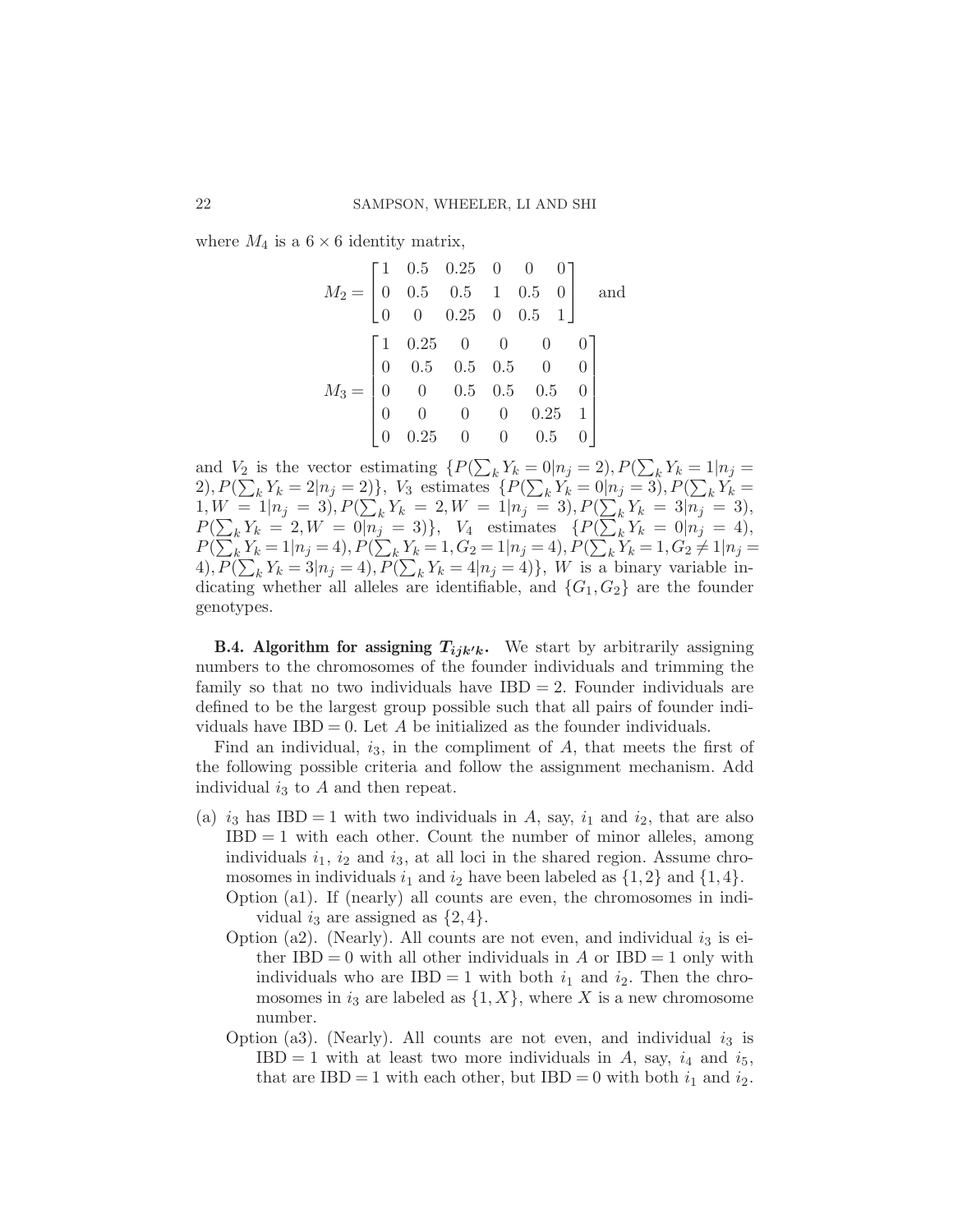Then the chromosomes in  $i_3$  are labeled as  $\{1, 5\}$ , where we assume the chromosomes in  $i_4$  and  $i_5$  are labeled as  $\{5,6\}$  and  $\{5,8\}.$ 

- Option (a4). (Nearly). All counts are not even, and individual  $i_3$  is  $IBD = 1$  with exactly one other individual in A, say,  $i_4$ , that is  $IBD = 0$  with both  $i_1$  and  $i_2$ . Then, we label  $i_3$  as  $\{1, 5\}$ , where the chromosomes in individuals  $i_4$  have been labeled as  $\{5,6\}.$
- (b)  $i_3$  has IBD = 1 with two individuals in A, say,  $i_2$  and  $i_3$ , that share  $IBD = 0$  with each other.
	- Option (b1). Individual  $i_1$  (or  $i_2$ ) has IBD = 1 with another individual in A, say,  $i_4$ , in A. Then, we label  $i_3$  as  $\{2,3\}$ , where the chromosomes in individuals  $i_1$ ,  $i_2$  and  $i_4$  have been labeled as  $\{1,2\}$ ,  $\{3,4\}$ and  $\{1,6\}.$
	- Option (b2). Individual  $i_1$  and  $i_2$  have IBD = 0 with all other individuals in A. Then, we label  $i_3$  as  $\{1,3\}$ , where the chromosomes in individuals  $i_1$  and  $i_2$  have been labeled as  $\{1,2\}$  and  $\{3,4\}$ .
- (c)  $i_3$  has IBD = 1 with only one individual in A, say,  $i_1$ .
	- Option (c1). Individual  $i_1$  has IBD = 1 with another individual in A, say,  $i_2$ . Assign the chromosomes in individual  $i_3$  as  $\{2, X\}$ , where the chromosomes in individuals  $i_1$  and  $i_2$  have been labeled as  $\{1,2\}$ and  $\{1,4\}$  and X is a new chromosome number.
		- Option (c2). Individual  $i_1$  has IBD = 0 with all other individuals in A. Assign the chromosomes in individual  $i_3$  as  $\{2, X\}$ , where the chromosomes in individuals  $i_1$  have been labeled as  $\{1,2\}$  and X is a new chromosome number.

B.5. Limitations. The standard method for finding an optimal test statistic starts by defining the parameter of interest and then writing out the likelihood of the observed data given this, and possibly other, parameters. In the GWAS discussed here, such a likelihood would necessarily bridge the within-family and between-family information, and immediately show how the two pieces of information should be combined. Here, we have defined this likelihood and shown that the cQLS is derived as the score statistic to a specific partial likelihood. However, as that likelihood shows, we ignore information that can be derived from the observed IBD structure. For example, if all affected siblings are  $IBD = 2$  at a SNP, that provides some evidence of an association between SNP and disease. Although that information is minimal, we are currently looking into methods for capturing and including this independent information as well. By using only the partial likelihood, the cQLS is not guaranteed to result in the most powerful test.

Acknowledgments. The NIA-LOAD and NCRAD data were downloaded from dbGaP.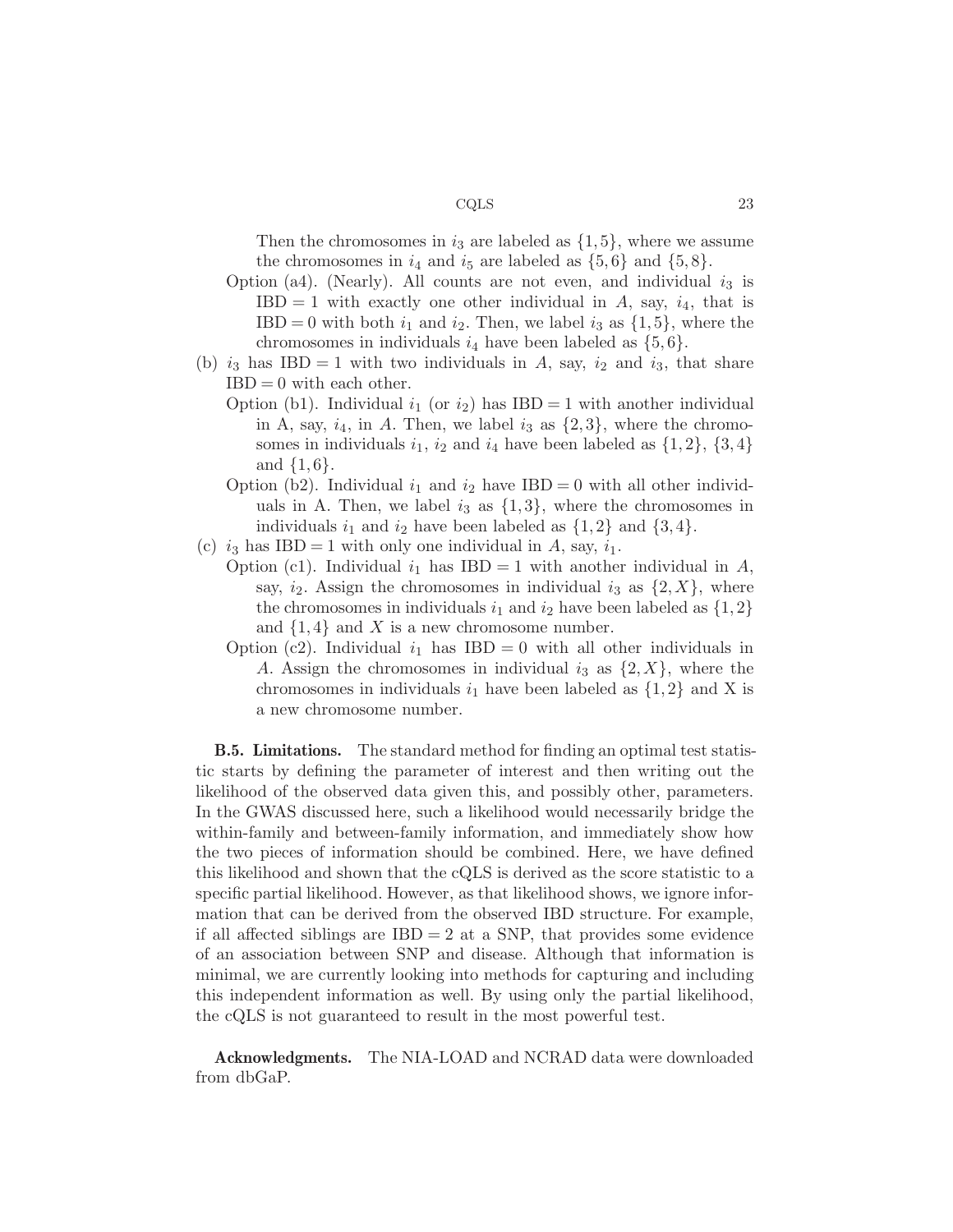### REFERENCES

- <span id="page-23-13"></span>Akey, J., Jin, L. and Xiong, M. (2001). Haplotypes vs single marker linkage disequilibrium tests: What do we gain? Eur. J. Hum. Genet. 9 291–300.
- <span id="page-23-0"></span>Barrett, J. C., Hansoul, S., Nicolae, D. L., Cho, J. H., Duerr, R. H., Rioux, J. D., Brant, S. R., Silverberg, M. S., Taylor, K. D., Barmada, M. M., Bitton, A., Dassopoulos, T., Datta, L. W., Green, T., Griffiths, A. M., Kistner, E. O., Murtha, M. T., Regueiro, M. D., Rotter, J. I., Schumm, L. P., Steinhart, A. H., Targan, S. R., Xavier, R. J., NIDDK IBD Genetics Consortium, Libioulle, C., Sandor, C., Lathrop, M., Belaiche, J., Dewit, O., Gut, I., Heath, S., Laukens, D., Mni, M., Rutgeerts, P., Gossum, A. V., Zelenika, D., Franchimont, D., Hugot, J.-P., de Vos, M., Vermeire, S., Louis, E., Belgian-French IBD Consortium, Wellcome Trust Case Control Consortium, CARDON, L. R., ANDERSON, C. A., DRUMmond, H., Nimmo, E., Ahmad, T., Prescott, N. J., Onnie, C. M., Fisher, S. A., Marchini, J., Ghori, J., Bumpstead, S., Gwilliam, R., Tremelling, M., Deloukas, P., Mansfield, J., Jewell, D., Satsangi, J., Mathew, C. G., Parkes, M., Georges, M. and Daly, M. J. (2008). Genome-wide association defines more than 30 distinct susceptibility loci for Crohn's disease. Nat. Genet. 40 955–962.
- <span id="page-23-10"></span>Bertram, L., McQueen, M. B., Mullin, K., Blacker, D. and Tanzi, R. E. (2007). Systematic meta-analyses of Alzheimer disease genetic association studies: The AlzGene database. Nat. Genet. 39 17–23.
- <span id="page-23-2"></span>Bourgain, C., Hoffjan, S., Nicolae, R., Newman, D., Steiner, L., Walker, K., Reynolds, R., Ober, C. and McPeek, M. S. (2003). Novel case–control test in a founder population identifies P-selectin as an atopy-susceptibility locus. The American Journal of Human Genetics 73 612-626.
- <span id="page-23-4"></span>Browning, S. R. and Browning, B. L. (2010). High-resolution detection of identity by descent in unrelated individuals. Am. J. Hum. Genet. 86 526-539.
- <span id="page-23-8"></span>Browning, B. L. and Browning, S. R. (2011). A fast, powerful method for detecting identity by descent. Am. J. Hum. Genet. 88 173–182.
- <span id="page-23-12"></span>DELANEAU, O., ZAGURY, J.-F. and MARCHINI, J. (2013). Improved whole-chromosome phasing for disease and population genetic studies. Nat. Meth. 10 5–6.
- <span id="page-23-1"></span>Ewens, W. J., Li, M. and Spielman, R. S. (2008). A review of family-based tests for linkage disequilibrium between a quantitative trait and a genetic marker. PLoS Genet. 4 e1000180.
- <span id="page-23-9"></span>Gusev, A., Lowe, J. K., Stoffel, M., Daly, M. J., Altshuler, D., Breslow, J. L., FRIEDMAN, J. M. and PE'ER, I. (2009). Whole population, genome-wide mapping of hidden relatedness. Genome Res. 19 318–326.
- <span id="page-23-7"></span>HATTERSLEY, A. T. and MCCARTHY, M. I. (2005). What makes a good genetic association study? The Lancet 366 1315–1323.
- <span id="page-23-5"></span>He, D. (2013). IBD-Groupon: An efficient method for detecting group-wise identity-bydescent regions simultaneously in multiple individuals based on pairwise IBD relationships. *Bioinformatics* **29** i162–i170.
- <span id="page-23-3"></span>HIRSCHHORN, J. N. and DALY, M. J. (2005). Genome-wide association studies for common diseases and complex traits. Nat. Rev. Genet. 6 95–108.
- <span id="page-23-11"></span>HOWIE, B. N., DONNELLY, P. and MARCHINI, J. (2009). A flexible and accurate genotype imputation method for the next generation of genome-wide association studies. PLoS Genet. 5 e1000529.
- <span id="page-23-6"></span>IONITA-LAZA, I. and OTTMAN, R. (2011). Study designs for identification of rare disease variants in complex diseases: The utility of family-based designs. Genetics 189 1061– 1068.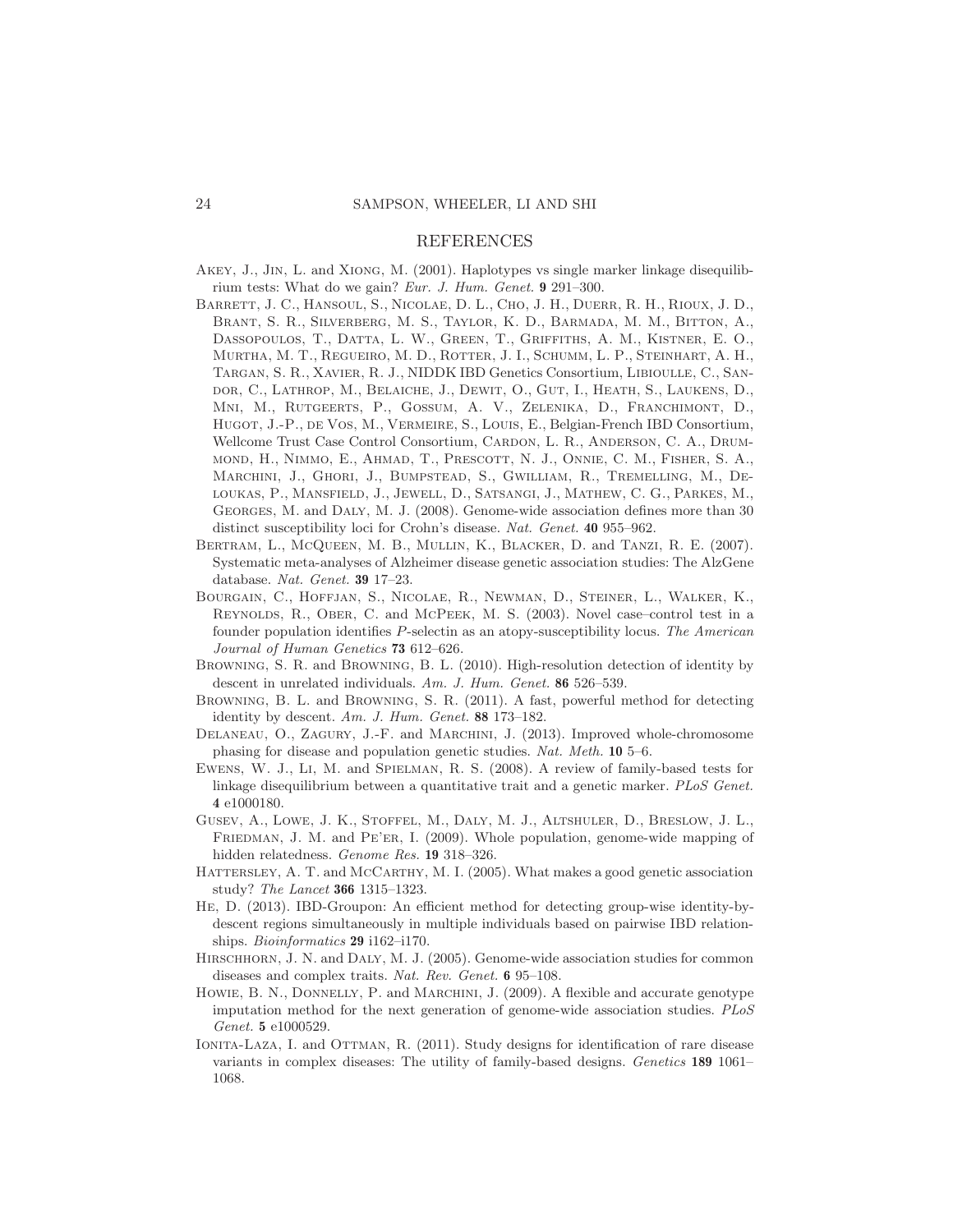- <span id="page-24-5"></span>LAIRD, N. M., HORVATH, S. and XU, X.  $(2000)$ . Implementing a unified approach to family-based tests of association. Genetic Epidemiology 19 S36–S42.
- <span id="page-24-4"></span>LANGE, C., SILVERMAN, E. K., XU, X., WEISS, S. T. and LAIRD, N. M. (2003). A multivariate family-based association test using generalized estimating equations: FBAT-GEE. Biostatistics 4 195–206.
- <span id="page-24-12"></span>LEE, J. H., CHENG, R., GRAFF-RADFORD, N., FOROUD, T. and R, M. (2008). Analyses of the national institute on aging late-onset Alzheimer's disease family study: Implication of additional loci. Archives of Neurology 65 1518–1526.
- <span id="page-24-2"></span>Manichaikul, A., Chen, W.-M., Williams, K., Wong, Q., Sale, M., Pankow, J., TSAI, M., ROTTER, J., RICH, S. and MYCHALECKYJ, J. (2012). Analysis of family- and population-based samples in cohort genome-wide association studies. Human Genetics 131 275–287.
- <span id="page-24-6"></span>Mirea, L., Infante-Rivard, C., Sun, L. and Bull, S. B. (2012). Strategies for genetic association analyses combining unrelated case–control individuals and family trios. American Journal of Epidemiology 176 70–79.
- <span id="page-24-1"></span>OTT, J., KAMATANI, Y. and LATHROP, M. (2011). Family-based designs for genome-wide association studies. Nat. Rev. Genet. 12 465–474.
- <span id="page-24-10"></span>Peters, B. A., Kermani, B. G., Sparks, A. B., Alferov, O., Hong, P., Alexeev, A., Jiang, Y., Dahl, F., Tang, Y. T., Haas, J., Robasky, K., Zaranek, A. W., Lee, J.-H., Ball, M. P., Peterson, J. E., Perazich, H., Yeung, G., Liu, J., Chen, L., Kennemer, M. I., Pothuraju, K., Konvicka, K., Tsoupko-Sitnikov, M., Pant, K. P., Ebert, J. C., Nilsen, G. B., Baccash, J., HALPERN, A. L., CHURCH, G. M. and DRMANAC, R. (2012). Accurate whole-genome sequencing and haplotyping from 10 to 20 human cells. Nature 487 190–195.
- <span id="page-24-9"></span>Price, A. L., Patterson, N. J., Plenge, R. M., Weinblatt, M. E., Shadick, N. A. and Reich, D. (2006). Principal components analysis corrects for stratification in genome-wide association studies. Nat. Genet. 38 904–909.
- <span id="page-24-3"></span>Sham, P. C., Purcell, S., Cherny, S. S. and Abecasis, G. R. (2002). Powerful regression-based quantitative-trait linkage analysis of general pedigrees. The American Journal of Human Genetics 71 238–253.
- <span id="page-24-8"></span>SLAGER, S. L. and SCHAID, D. J. (2001). Evaluation of candidate genes in case–control studies: A statistical method to account for related subjects. The American Journal of Human Genetics 68 1457–1462.
- <span id="page-24-14"></span>Teng, J. and Risch, N. (1999). The relative power of family-based and case–control designs for linkage disequilibrium studies of complex human diseases. II. Individual genotyping. Genome Research 9 234–241.
- <span id="page-24-7"></span>Thornton, T. and McPeek, M. S. (2007). Case–control association testing with related individuals: A more powerful quasi-likelihood score test. The American Journal of Human Genetics 81 321–337.
- <span id="page-24-11"></span>WANG, Z. (2011). Direct assessment of multiple testing correction in case–control association studies with related individuals. Genet. Epidemiol. 35 70–79.
- <span id="page-24-0"></span>Wang, K., Li, M., Hadley, D., Liu, R., Glessner, J., Grant, S. F. A., Hakonarson, H. and Bucan, M. (2007). PennCNV: An integrated hidden Markov model designed for high-resolution copy number variation detection in whole-genome SNP genotyping data. Genome Res. 17 1665–1674.
- <span id="page-24-15"></span>Wang, X., Zhu, X., Qin, H., Cooper, R. S., Ewens, W. J., Li, C. and Li, M. (2011). Adjustment for local ancestry in genetic association analysis of admixed populations. Bioinformatics 27 670–677.
- <span id="page-24-13"></span>Wijsman, E. M., Pankratz, N. D., Choi, Y., Rothstein, J. H., Faber, K. M., Cheng, R., Lee, J. H., Bird, T. D., Bennett, D. A., Diaz-Arrastia, R.,